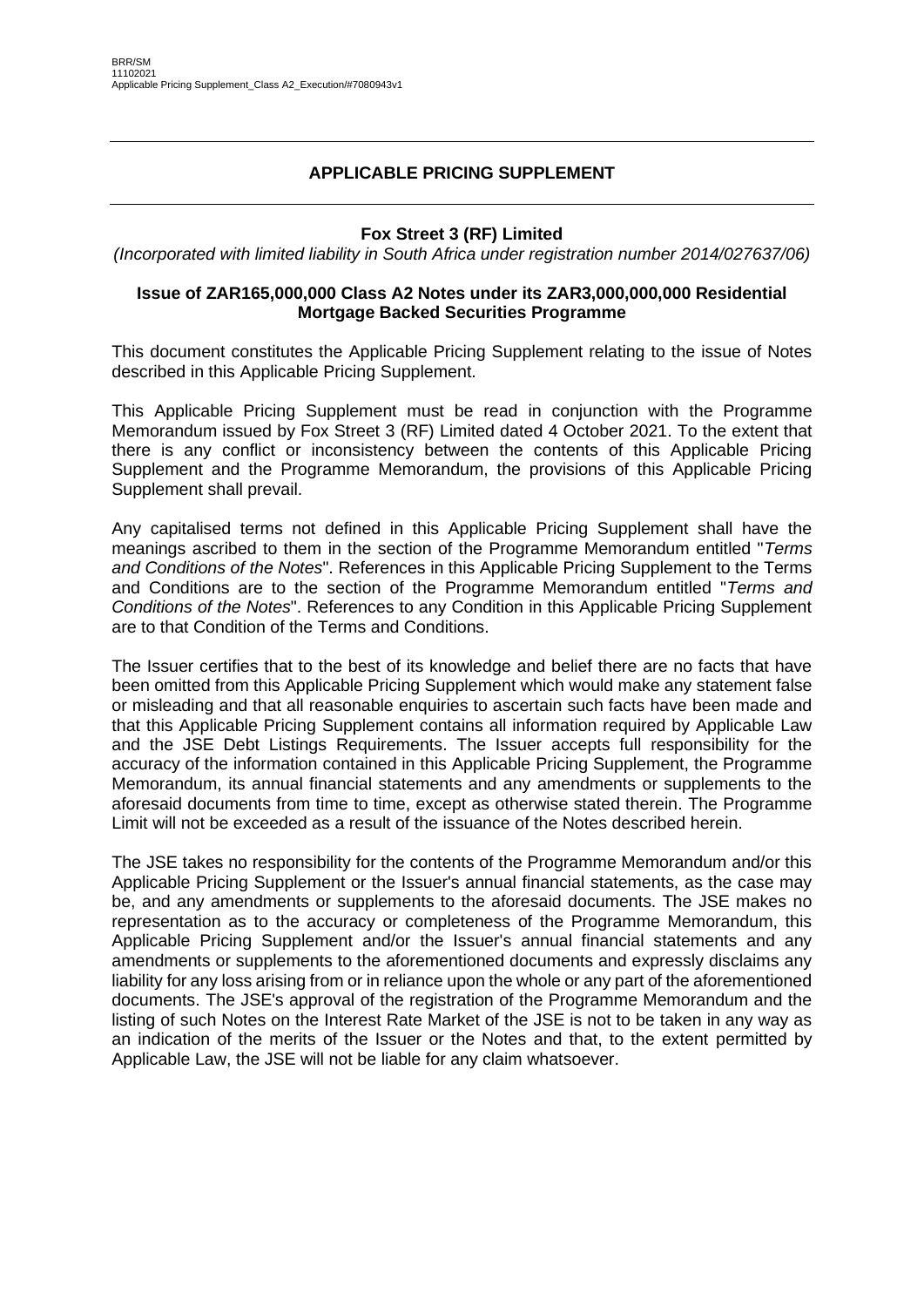## **DESCRIPTION OF THE NOTES**

<span id="page-1-0"></span>

| $\mathbf 1$ | <b>Issuer</b>                                                | Fox Street 3 (RF) Limited                                                                                                                                                                                                                                                                                                 |
|-------------|--------------------------------------------------------------|---------------------------------------------------------------------------------------------------------------------------------------------------------------------------------------------------------------------------------------------------------------------------------------------------------------------------|
| 2           | Status and Class of the Notes                                | <b>Secured Class A2 Notes</b>                                                                                                                                                                                                                                                                                             |
| 3           | Tranche number                                               | Tranche 1                                                                                                                                                                                                                                                                                                                 |
| 4           | Series number                                                | Series 1                                                                                                                                                                                                                                                                                                                  |
| 5           | Aggregate Principal Amount of this ZAR165,000,000<br>Tranche |                                                                                                                                                                                                                                                                                                                           |
| 6           | <b>Issue Date</b>                                            | 13 October 2021                                                                                                                                                                                                                                                                                                           |
| 7           | Minimum Denomination per Note                                | ZAR1,000,000                                                                                                                                                                                                                                                                                                              |
| 8           | <b>Issue Price</b>                                           | 100%                                                                                                                                                                                                                                                                                                                      |
| 9           | Applicable Business Day Convention                           | <b>Following Business Day</b>                                                                                                                                                                                                                                                                                             |
| 10          | <b>Interest Commencement Date</b>                            | 13 October 2021                                                                                                                                                                                                                                                                                                           |
| 11          | Step-Up Date                                                 | N/A                                                                                                                                                                                                                                                                                                                       |
| 12          | <b>Scheduled Maturity Date</b>                               | N/A                                                                                                                                                                                                                                                                                                                       |
| 13          | <b>Final Redemption Date</b>                                 | 20 October 2024                                                                                                                                                                                                                                                                                                           |
| 14          | Use of Proceeds                                              | The net proceeds of the issue of this Tranche,<br>together with the net proceeds from the issue<br>of the Class A1 Notes (under stock code<br>FST3A1), the Class A3 Notes (under stock<br>code FST3A3) and the Class A4 Notes (under<br>stock code FST3A4) will be used -<br>to redeem the existing Class A5 Notes<br>(a) |
|             |                                                              | (under stock code FS3A5);                                                                                                                                                                                                                                                                                                 |

(b) to redeem the existing Class B1 Notes (under stock code FS3B1);

(c) to redeem the existing Class C1 Notes (under stock code FS3C1);

- (d) to redeem the existing Class D1 Notes (under stock code FS3D1);
- (e) to redeem the existing subordinated loan; and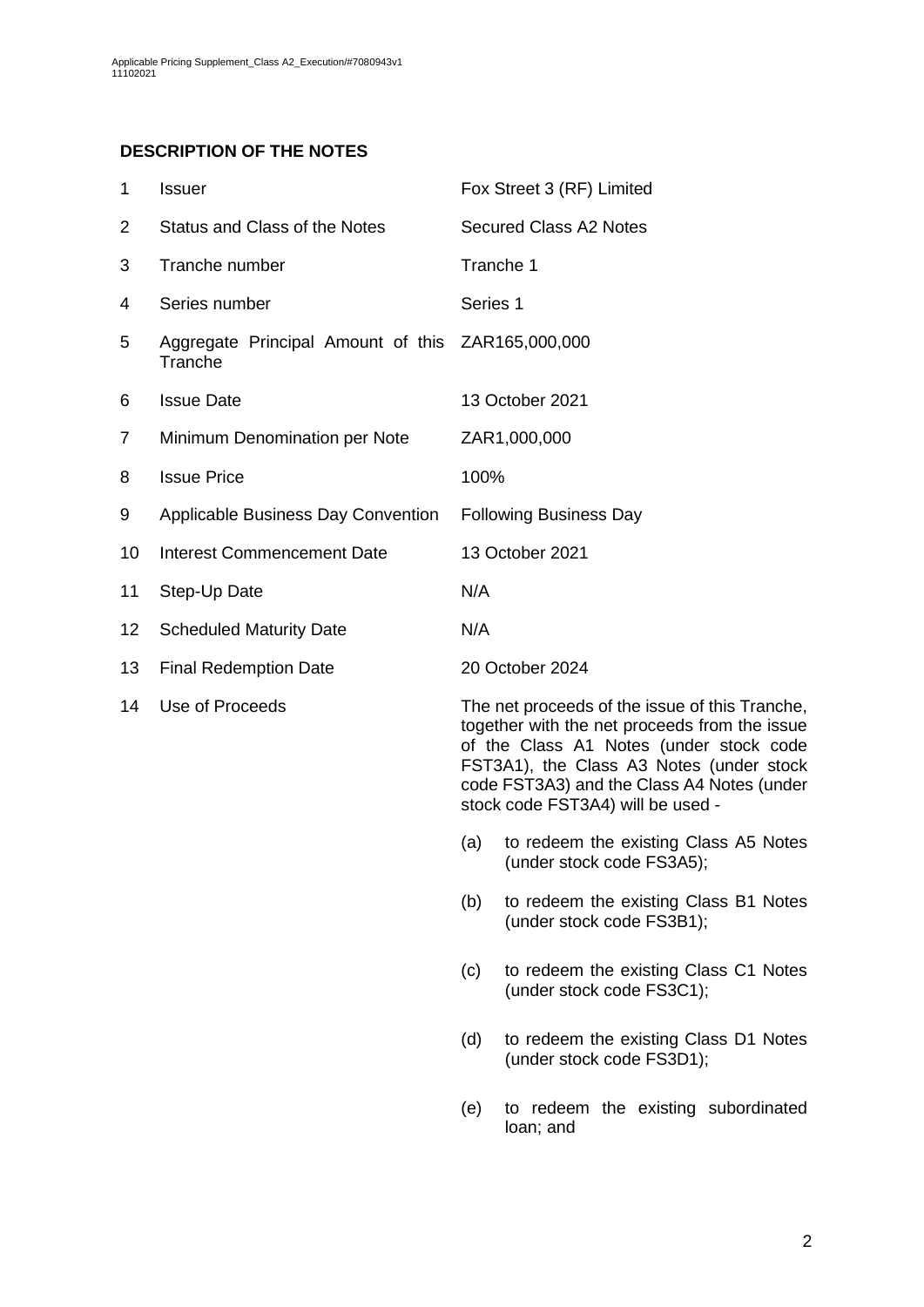|    |                                                                           | (f)<br>if applicable, to purchase the Eligible<br>Assets and/or to fund the<br>Capital<br>Reserve, Redraw<br>Liquidity<br>Reserve,<br><b>Bonds</b><br>Mortgage<br>Reserve<br>and<br>Registration Costs Reserve at their<br>required amounts. |  |  |
|----|---------------------------------------------------------------------------|----------------------------------------------------------------------------------------------------------------------------------------------------------------------------------------------------------------------------------------------|--|--|
| 15 | Asset<br>Acquisition<br>Amount                                            | Pre-Funding ZAR361,113,029                                                                                                                                                                                                                   |  |  |
| 16 | <b>Asset Acquisition Pre-Funding Period</b>                               | From (and including) 13 October 2021 to (and<br>including) 13 April 2022                                                                                                                                                                     |  |  |
| 17 | <b>Note</b><br>Redemption<br>Pre-Funding<br>Amount                        | N/A                                                                                                                                                                                                                                          |  |  |
| 18 | Note Redemption Pre-Funding Period                                        | N/A                                                                                                                                                                                                                                          |  |  |
| 19 | <b>Tap Period</b>                                                         | From (and including) 13 October 2021 to (and<br>including) 13 April 2023                                                                                                                                                                     |  |  |
| 20 | <b>Specified Currency</b>                                                 | Rand                                                                                                                                                                                                                                         |  |  |
| 21 | Pre-Payment Note(s)                                                       | No                                                                                                                                                                                                                                           |  |  |
| 22 | Subordinated Loan Facility Limit                                          | ZAR165,000,000                                                                                                                                                                                                                               |  |  |
| 23 | Initial<br>Advance<br>under<br>the<br>Subordinated Loan on the Issue Date | ZAR151,228,899                                                                                                                                                                                                                               |  |  |
| 24 | additional/other Terms<br>and<br>Any<br>Conditions relating to the Notes  | N/A                                                                                                                                                                                                                                          |  |  |
|    | <b>FIXED RATE NOTES</b>                                                   |                                                                                                                                                                                                                                              |  |  |
| 25 | <b>Fixed Interest Rate</b>                                                | N/A                                                                                                                                                                                                                                          |  |  |
| 26 | Payment Date(s)                                                           | N/A                                                                                                                                                                                                                                          |  |  |
| 27 | Interest Period(s)                                                        | N/A                                                                                                                                                                                                                                          |  |  |
| 28 | Step-Up Rate                                                              | N/A                                                                                                                                                                                                                                          |  |  |
| ററ | other items relating to the NIA                                           |                                                                                                                                                                                                                                              |  |  |

29 Any other items relating to the N/A particular method of calculating interest

## **FLOATING RATE NOTES**

30 Interest Payment Dates The 20<sup>th</sup> day of January, April, July and October of each calendar year or if such day is not a Business Day, the Business Day on which the interest will be paid, as determined in accordance with the applicable Business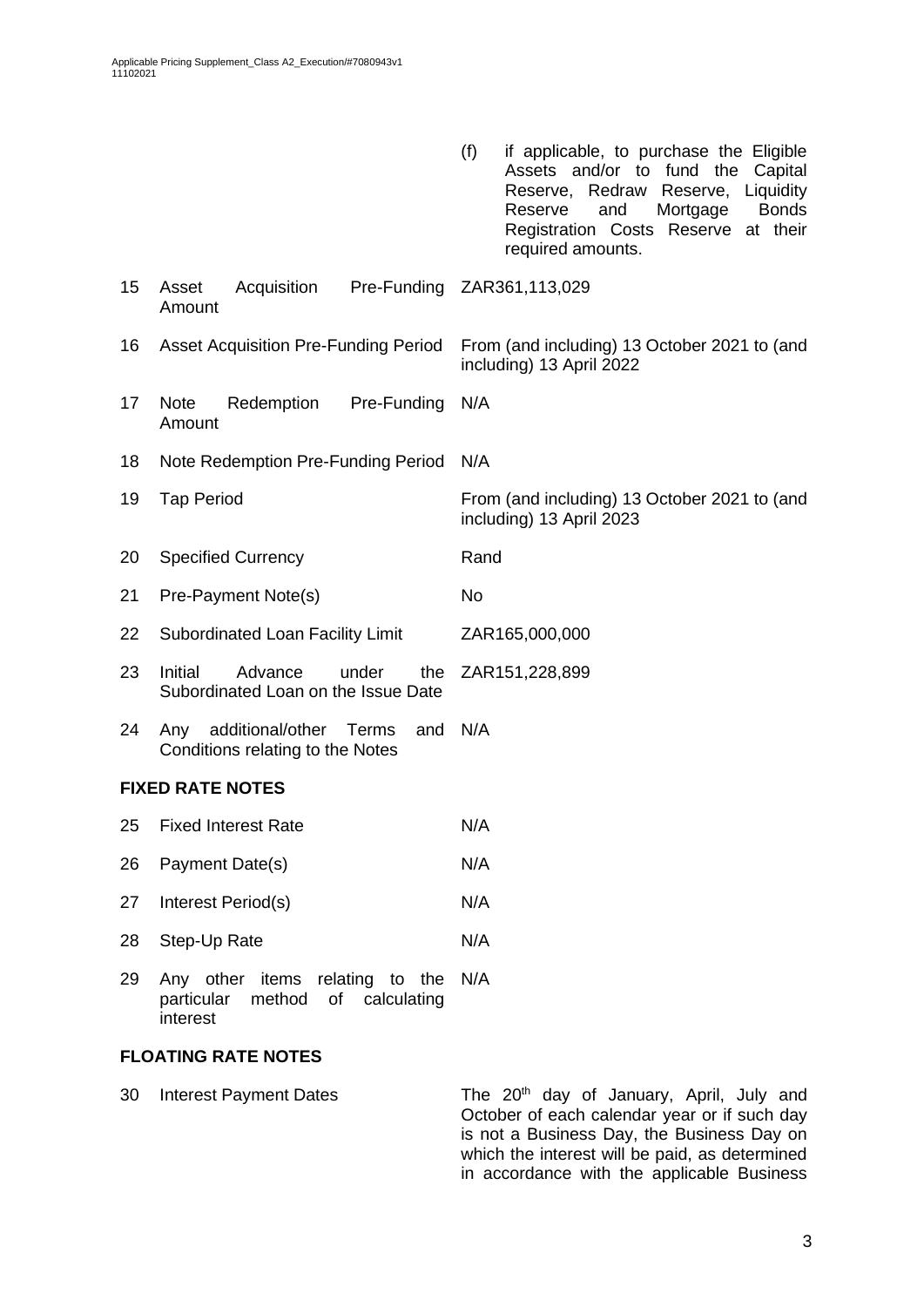Day Convention (as specified in item [9](#page-1-0) of this Applicable Pricing Supplement).

| 31 |                                                          | <b>Interest Periods</b>                                                                                         | The period from (and including) 20 October to<br>(but excluding) 20 January, from (and<br>including) 20 January to (but excluding)<br>20 April, from (and including) 20 April to (but<br>excluding) 20 July and from (and including)<br>20 July to (but excluding) 20 October of each<br>calendar year, provided that the first Interest<br>Period will commence on (and include) the<br>Interest Commencement Date and end on (but<br>exclude) the following Interest Payment Date<br>(each Interest Payment Date as adjusted in<br>accordance with the applicable Business Day<br>Convention). |  |  |  |  |  |
|----|----------------------------------------------------------|-----------------------------------------------------------------------------------------------------------------|--------------------------------------------------------------------------------------------------------------------------------------------------------------------------------------------------------------------------------------------------------------------------------------------------------------------------------------------------------------------------------------------------------------------------------------------------------------------------------------------------------------------------------------------------------------------------------------------------|--|--|--|--|--|
| 32 | Manner in which the Interest Rate is to<br>be determined |                                                                                                                 | <b>Screen Rate Determination</b>                                                                                                                                                                                                                                                                                                                                                                                                                                                                                                                                                                 |  |  |  |  |  |
| 33 | Margin/Spread for the Interest Rate                      |                                                                                                                 | 0.80% per annum to be added to the<br><b>Reference Rate</b>                                                                                                                                                                                                                                                                                                                                                                                                                                                                                                                                      |  |  |  |  |  |
| 34 | Margin/Spread for the Step-Up Rate                       |                                                                                                                 | N/A                                                                                                                                                                                                                                                                                                                                                                                                                                                                                                                                                                                              |  |  |  |  |  |
| 35 |                                                          | If ISDA Determination                                                                                           |                                                                                                                                                                                                                                                                                                                                                                                                                                                                                                                                                                                                  |  |  |  |  |  |
|    | (a)                                                      | <b>Floating Rate Option</b>                                                                                     | N/A                                                                                                                                                                                                                                                                                                                                                                                                                                                                                                                                                                                              |  |  |  |  |  |
|    | (b)                                                      | <b>Designated Maturity</b>                                                                                      | N/A                                                                                                                                                                                                                                                                                                                                                                                                                                                                                                                                                                                              |  |  |  |  |  |
|    | (c)                                                      | Reset Date(s)                                                                                                   | N/A                                                                                                                                                                                                                                                                                                                                                                                                                                                                                                                                                                                              |  |  |  |  |  |
| 36 |                                                          | If Screen Determination                                                                                         |                                                                                                                                                                                                                                                                                                                                                                                                                                                                                                                                                                                                  |  |  |  |  |  |
|    | (a)                                                      | Reference Rate (including<br>relevant period by reference to<br>which the Interest Rate is to be<br>calculated) | <b>Three Month JIBAR</b>                                                                                                                                                                                                                                                                                                                                                                                                                                                                                                                                                                         |  |  |  |  |  |
|    | (b)                                                      | <b>Rate Determination Dates</b>                                                                                 | The first Business Day of each Interest Period                                                                                                                                                                                                                                                                                                                                                                                                                                                                                                                                                   |  |  |  |  |  |
|    | (c)                                                      | Relevant Screen page and<br>Reference Code                                                                      | Reuters Screen SAFEY page under caption<br>"Yield"<br>approximately<br>at<br>11h00,<br>as<br>Johannesburg time, on the relevant Rate<br>Determination Date, rounded to the third<br>decimal point                                                                                                                                                                                                                                                                                                                                                                                                |  |  |  |  |  |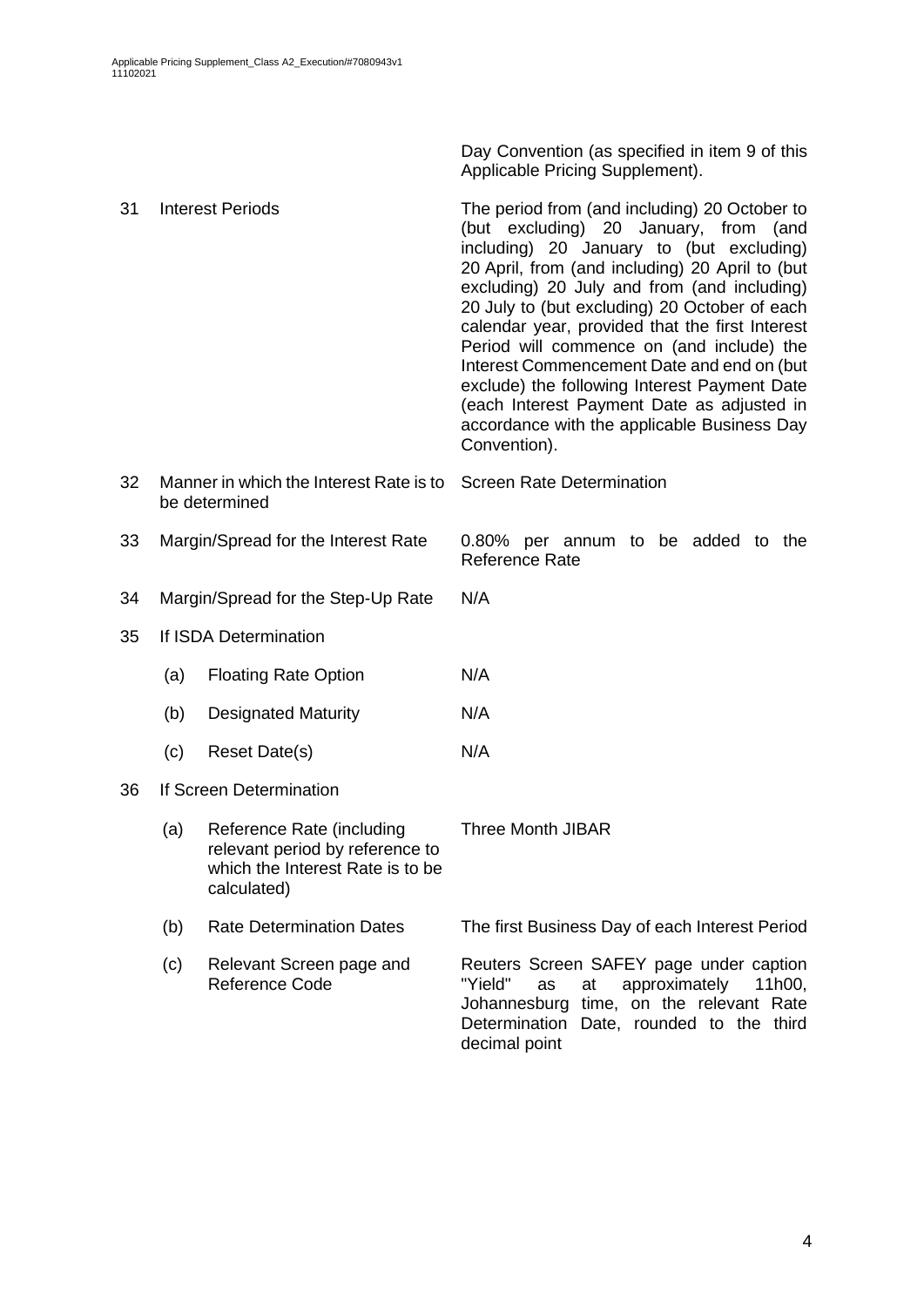37 If Interest Rate to be calculated

otherwise than by reference to the previous two sub-clauses, insert basis for determining Interest Rate/Margin/Fall back provisions for the Reference Rate(s) which appears or appear, as the case may be, on the Rate Screen Page as at 12h00, Johannesburg time, on the Rate Determination Date in question, plus the Margin, all as determined by the Calculation Agent. 38 Any other terms relating to the N/A particular method of calculating interest **OTHER NOTES** 39 If the Notes are not Fixed Rate Notes N/A or Floating Rate Notes, or if the Notes are a combination of the above and some other Note, set out the relevant description any additional Terms and Conditions relating to such Notes **GENERAL** 40 Description of amortisation of Notes Notes are redeemed in accordance with the applicable Priority of Payments 41 Additional selling restrictions N/A 42 International Securities Identification Number (ISIN) ZAG000180621 43 Stock Code FST3A2 44 Financial Exchange Interest Rate Market of the JSE 45 Dealer **Invested** 46 Method of distribution **Private Placement** 47 Expected rating to be assigned to this  $AAA_{(ZA)(sf)}$ Tranche of Notes (if any) 48 Rating Agency Global Credit Rating Company Proprietary Limited (registration number 1995/005001/07); 49 Auditors KPMG Inc 50 Governing Law South Africa

The arithmetic mean of the offered quotation,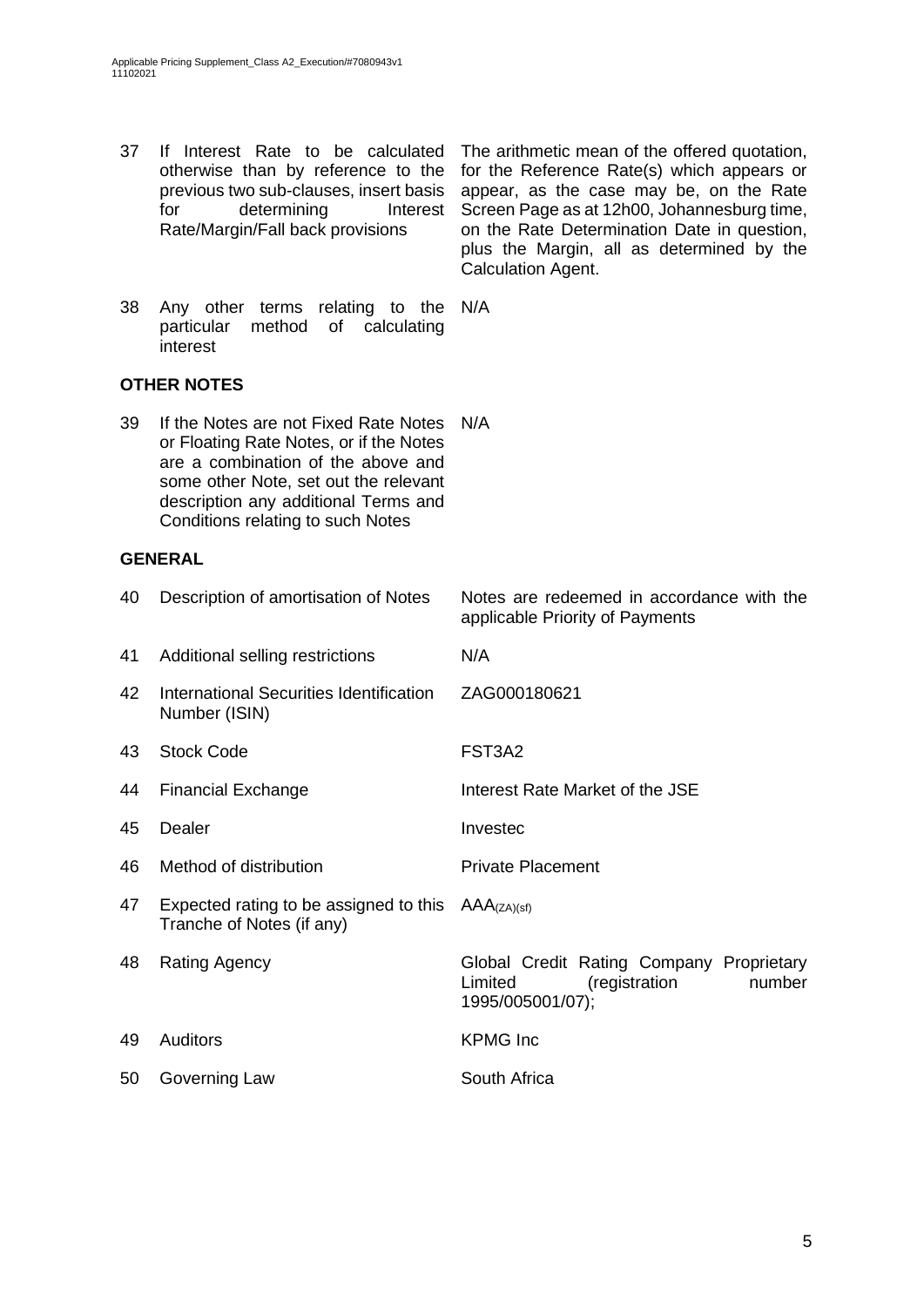| 51 | Last Day to Register                                          | By 17h00 on the Business Day immediately<br>preceding the first day of a Book Closed<br>Period                                                                                                                                                                     |
|----|---------------------------------------------------------------|--------------------------------------------------------------------------------------------------------------------------------------------------------------------------------------------------------------------------------------------------------------------|
| 52 | <b>Books Closed Period</b>                                    | From (and including) 15 October to (but<br>excluding) 20 October, from (and including) 15<br>January to (but excluding) 20 January, from<br>(and including) 15 April to (but excluding) 20<br>April and from (and including) 15 July to (but<br>excluding) 20 July |
| 53 | <b>Calculation Agent</b>                                      | Investec                                                                                                                                                                                                                                                           |
| 54 | Agent                                                         | Registered Office of the Calculation 100 Grayston Drive, Sandown, Sandton, 2196                                                                                                                                                                                    |
| 55 | Paying Agent                                                  | Investec                                                                                                                                                                                                                                                           |
| 56 | Registered Office of the Paying Agent                         | 100 Grayston Drive, Sandown, Sandton, 2196                                                                                                                                                                                                                         |
| 57 | <b>Transfer Agent</b>                                         | Investec                                                                                                                                                                                                                                                           |
| 58 | Agent                                                         | Registered Office of the Transfer 100 Grayston Drive, Sandown, Sandton, 2196                                                                                                                                                                                       |
| 59 | <b>Redraw Facility Provider</b>                               | N/A                                                                                                                                                                                                                                                                |
| 60 | <b>Redraw Facility Limit</b>                                  | N/A                                                                                                                                                                                                                                                                |
| 61 | <b>Warehouse Facility Provider</b>                            | Investec                                                                                                                                                                                                                                                           |
| 62 | <b>Account Bank</b>                                           | Investec                                                                                                                                                                                                                                                           |
| 63 | <b>Derivative Counterparty</b>                                | Investec                                                                                                                                                                                                                                                           |
| 64 | Safe Custody and Settlement Agent                             | Nedbank Limited                                                                                                                                                                                                                                                    |
| 65 | Registered Office of the Safe Custody<br>and Settlement Agent | 16 Constantia Boulevard, Constantia Kloof,<br>Roodepoort, 1709                                                                                                                                                                                                     |
| 66 | <b>Approved Sellers</b>                                       | Fox Street 1 and Fox Street 2                                                                                                                                                                                                                                      |
| 67 | Programme Limit                                               | ZAR3,000,000,000                                                                                                                                                                                                                                                   |
| 68 | Initial Aggregate Home Loan Portfolio<br><b>Credit Limit</b>  | ZAR1,568,809,876.21, measured<br>the<br>as<br>aggregate of the current credit limits relating to<br>all of the Home Loans in the Home Loan<br>Portfolio purchased by the Issuer (as recorded<br>in the Servicer's administration system)                           |
| 69 | <b>Final Loan Maturity Date</b>                               | 31 October 2046                                                                                                                                                                                                                                                    |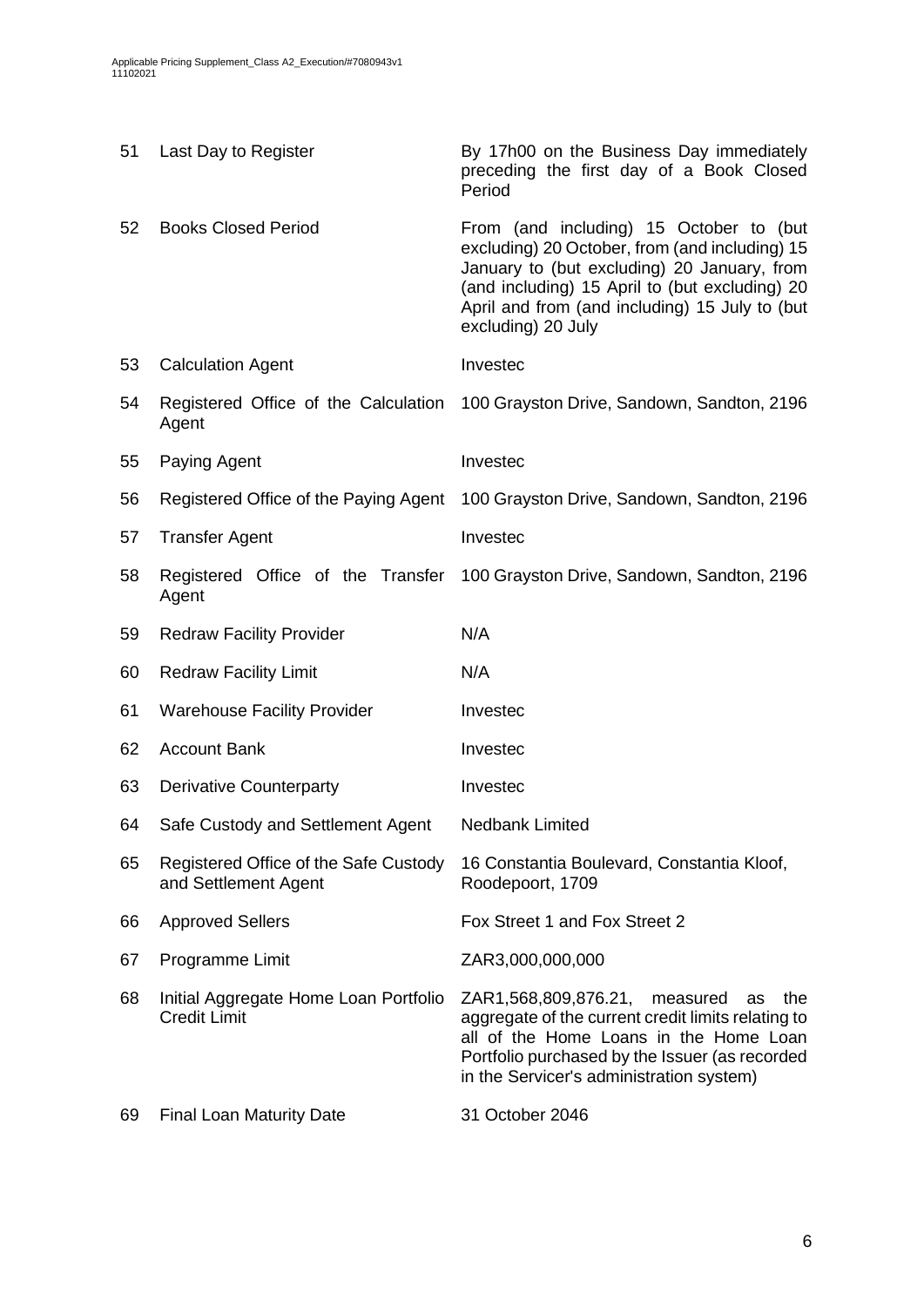- 70 Aggregate Outstanding Amount of Notes in issue on the Issue Date of this Tranche, excluding any Tranche of Notes to be redeemed or refinanced on the Issue Date of this Tranche Principal ZAR950,000,000
- 71 Aggregate Principal Amount of the ZAR785,000,000 Class A1 Notes, Class A3 Notes and Class A4 Notes to be issued simultaneously with this Tranche
- 72 Portfolio Covenants that must be complied with after each acquisition of Additional Home Loans or Replacement Assets -
	- (a) Required Non-Owner Occupied Ratio 27.38%
	- (b) Required Self-Employed Ratio 15.84%
	- (c) Required Weighted Average Original LTV Ratio 77.51%
	- (d) Required Weighted Average Debt to Income Ratio 16.06%
	- (e) Required Weighted Average Discount to Prime Rate Ratio
	- (f) Required Weighted Average Seasoning Ratio 8.26 years

### 73 Eligibility Criteria

Except for in respect of Existing Participating Assets, following eligibility criteria shall apply in respect of each Home Loan Agreement in addition to the eligibility criteria set out in the section of the Programme Memorandum entitled "*The Sale Agreement*" and the Sale Agreement –

- (a) Minimum Principal Balance of the Home Loans as at the date of sale ZAR250,000
- (b) Maximum Principal Balance of the Home Loans as at the date of sale ZAR6,000,000

Minus 1.20% (deducted from the Prime Rate)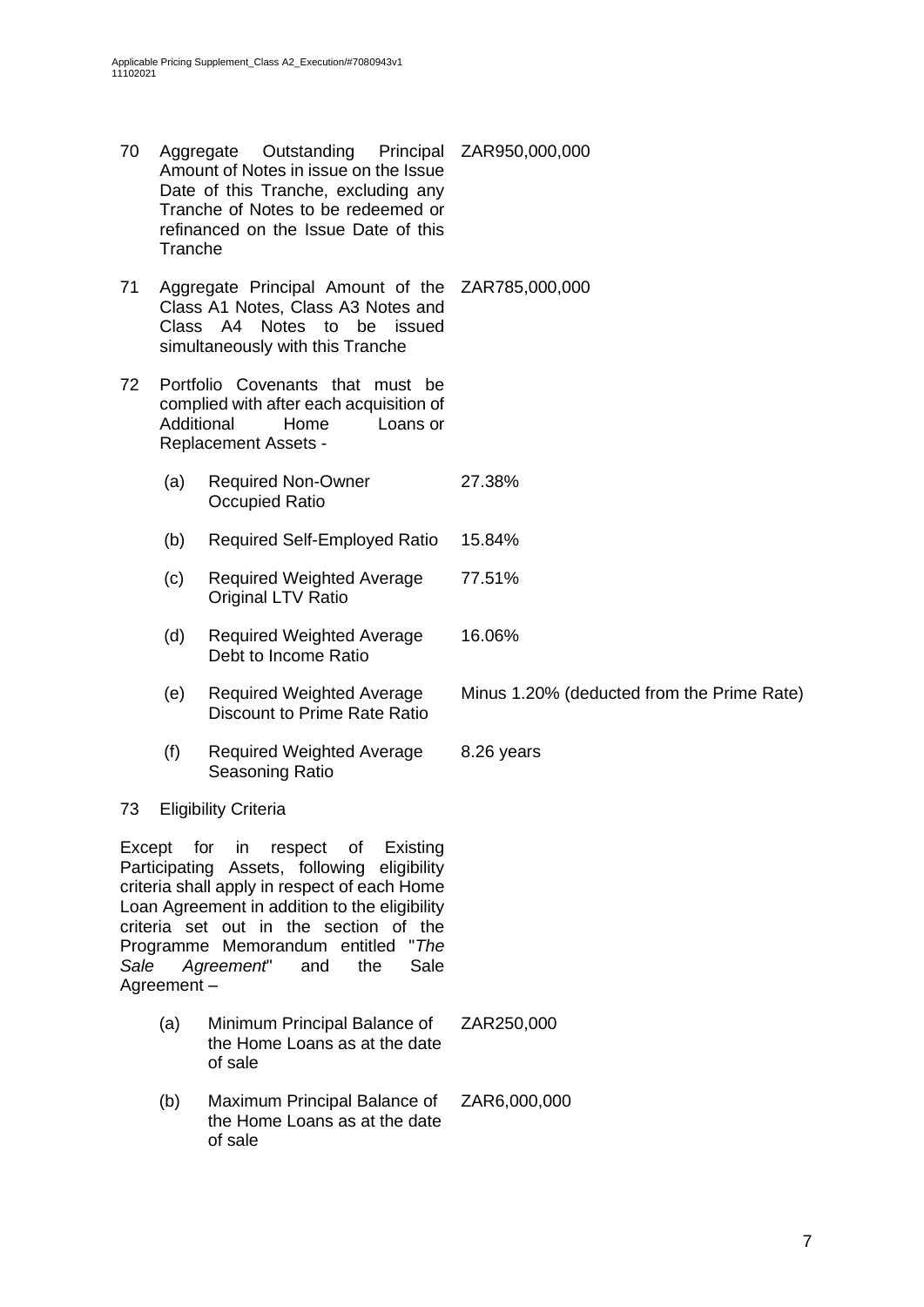|    | (c)                               | Maximum term of the Home<br>Loan                                 |          | 300 months                                                                                                                                                                                                                                                                                                              |  |
|----|-----------------------------------|------------------------------------------------------------------|----------|-------------------------------------------------------------------------------------------------------------------------------------------------------------------------------------------------------------------------------------------------------------------------------------------------------------------------|--|
|    | (d)                               | <b>Current LTV Ratio</b>                                         |          | 102.00%                                                                                                                                                                                                                                                                                                                 |  |
|    | (e)                               | <b>Original LTV Ratio</b>                                        |          | 102.00%                                                                                                                                                                                                                                                                                                                 |  |
|    | (f)                               | Debt-to-Income ratio                                             |          | 50.00%                                                                                                                                                                                                                                                                                                                  |  |
| 74 |                                   | Rights of the Issuer to amend the<br><b>Eligibility Criteria</b> |          | N/A                                                                                                                                                                                                                                                                                                                     |  |
| 75 | <b>Material Change Statement</b>  |                                                                  |          | There has been no material change in the<br>financial or trading position of the Issuer since<br>its last financial year end being 31 March 2021<br>for which audited annual financial statements<br>have been published. This statement has not<br>been confirmed nor verified by KPMG, the<br>auditors of the Issuer. |  |
| 76 | <b>Compliance Statement</b>       |                                                                  |          | The Issuer is in compliance with the provisions<br>of the Companies Act and is acting in<br>conformity<br>with<br>its<br>memorandum<br>of<br>incorporation                                                                                                                                                              |  |
| 77 | Legal and Arbitration Proceedings |                                                                  |          | The Issuer is not aware of any legal or<br>arbitration proceedings, including proceedings<br>that are pending or threatened that may have<br>or have had, in the previous 12 months, a<br>material effect on the Issuer's financial<br>position                                                                         |  |
| 78 | <b>Additional Information</b>     |                                                                  |          |                                                                                                                                                                                                                                                                                                                         |  |
|    | (a)                               | Capital<br>Reserve<br>Amount percentage                          | Required | N/A                                                                                                                                                                                                                                                                                                                     |  |
|    | (b)                               | Redraw<br>Reserve<br>Amount percentage                           | Required | 2.00%                                                                                                                                                                                                                                                                                                                   |  |

- (c) Principal Deficiency Percentage Deficiency 50.00%
- (d) Originator Call Option Date N/A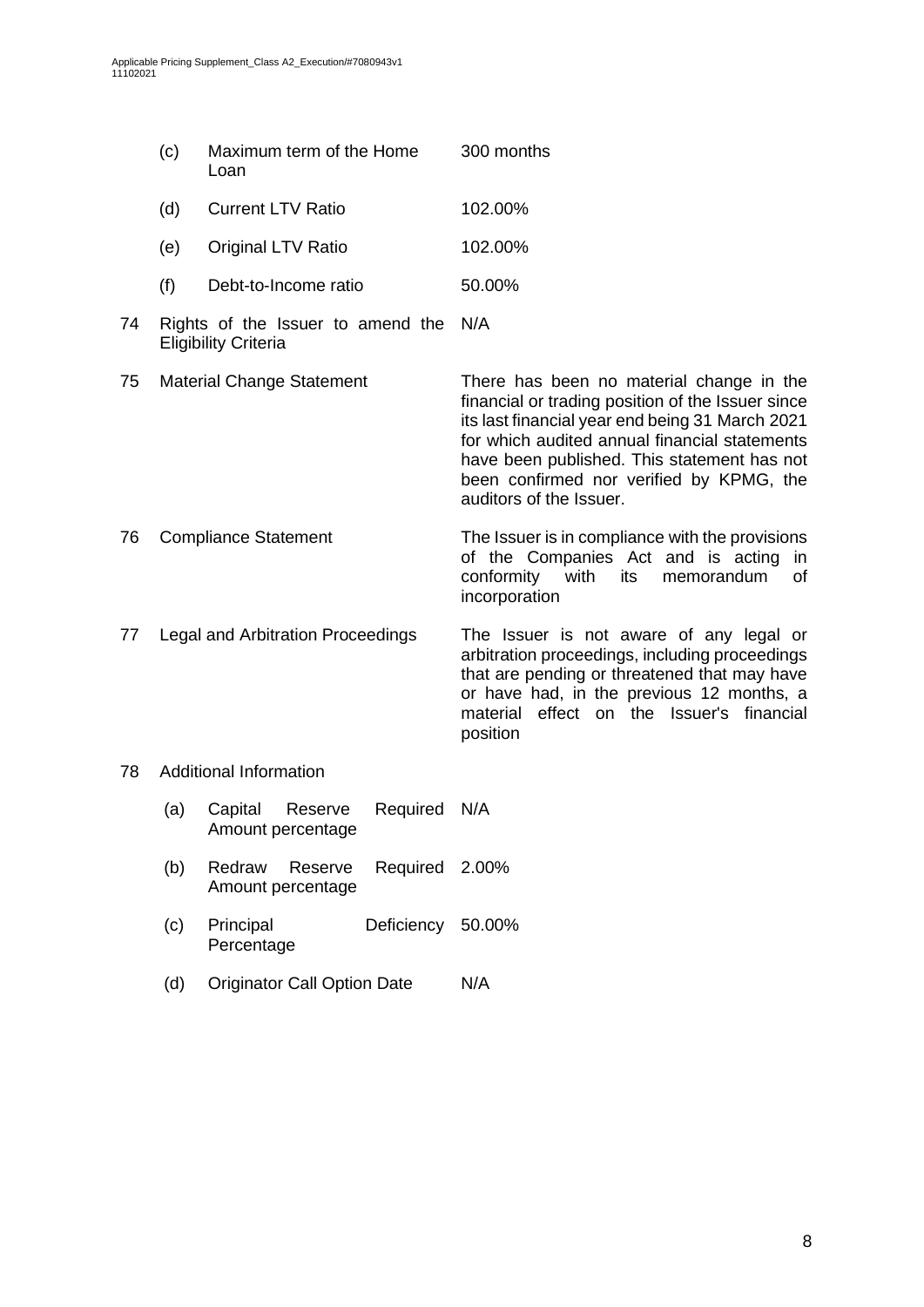### 79 Stop-Purchase Events

The occurrence of the following -

- (a) a Servicer Event of Default occurs; or
- (b) an Issuer Trigger Event occurs; or
- (c) on the most recent Determination Date, a Principal Deficiency is recorded to the Principal Deficiency Ledger relating to the relevant Class of Notes; or
- (d) the Issuer has insufficient funds available (i) to pay the Purchase Price for Additional Home Loans; or (ii) to fund Redraws, Re-Advances or Further Advances, as the case may be.
- 80 Investor Report

As long as the Notes are listed on the Interest Rate Market of the JSE, the Administrator will prepare a quarterly transaction performance report which report, when it becomes available, will be available to view on the Originator's website [-https://www.investec.com/en](https://www.investec.com/en_za/financing-for-corporates-and-institutions/capital-markets/debt-capital-markets/fox-street3(RF)Limited.html) [\\_za/investec-for-](https://www.investec.com/en_za/financing-for-corporates-and-institutions/capital-markets/debt-capital-markets/fox-street3(RF)Limited.html)

[corporates/advice/debt-capital](https://www.investec.com/en_za/financing-for-corporates-and-institutions/capital-markets/debt-capital-markets/fox-street3(RF)Limited.html)[markets/fox-street-3-rf-limited.html](https://www.investec.com/en_za/financing-for-corporates-and-institutions/capital-markets/debt-capital-markets/fox-street3(RF)Limited.html)

[l](https://www.investec.com/en_za/financing-for-corporates-and-institutions/capital-markets/debt-capital-markets/fox-street3(RF)Limited.html)

### **ADDITIONAL DISCLOSURE IN RESPECT OF SECURITISATIONS**

- 81 Description of Participating Assets
	- (a) legal jurisdiction(s) where the Participating Assets are located See the section of the Programme Memorandum entitled "*The Sale Agreement*"
	- (b) title/recourse to the See Participating Assets

under sub-section 2 "*Eligibility Criteria*" clause 2.1.1 and 2.1.21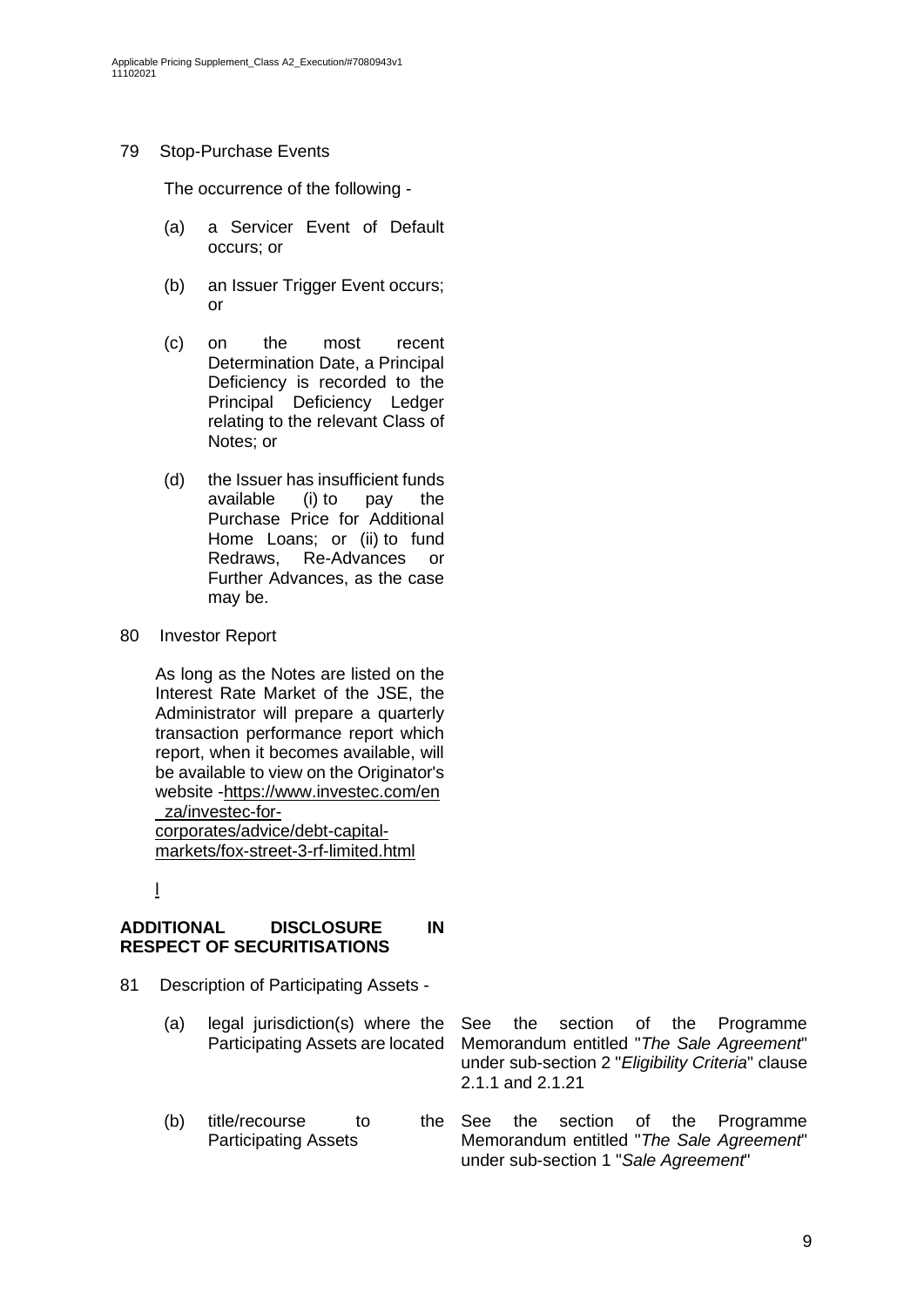|    | (c)                                                                                                                                                                                   |                                                                           | number and value of the<br>Participating Assets in the pool                                                                                                                                                                                       | To be included in the Investor Report                                                                                                                                                          |  |  |
|----|---------------------------------------------------------------------------------------------------------------------------------------------------------------------------------------|---------------------------------------------------------------------------|---------------------------------------------------------------------------------------------------------------------------------------------------------------------------------------------------------------------------------------------------|------------------------------------------------------------------------------------------------------------------------------------------------------------------------------------------------|--|--|
|    | (d)<br>seasoning of the Participating<br>Assets                                                                                                                                       |                                                                           |                                                                                                                                                                                                                                                   | To be included in the Investor Report                                                                                                                                                          |  |  |
|    | (e)                                                                                                                                                                                   |                                                                           | level of collateralisation                                                                                                                                                                                                                        | To be included in the Investor Report                                                                                                                                                          |  |  |
|    | (f)<br>rights of the Issuer and/or the<br>Seller and/or the Originator to<br>substitute Participating Assets<br>(g)<br>treatment of early amortisation<br>of the Participating Assets |                                                                           |                                                                                                                                                                                                                                                   | the<br>section<br>See<br>οf<br>the<br>Programme<br>Memorandum entitled "The Sale Agreement"<br>"Replacement<br>under<br>sub-section<br>5<br>0f<br><b>Participating Assets"</b>                 |  |  |
|    |                                                                                                                                                                                       |                                                                           |                                                                                                                                                                                                                                                   | Prepayments received in respect of the<br>Participating Assets will form part of Principal<br>Available Funds and will be applied in<br>accordance with the applicable Priority of<br>Payments |  |  |
|    | (h)                                                                                                                                                                                   | characteristics and<br>general<br>description of the underlying<br>assets |                                                                                                                                                                                                                                                   | To be included in the Investor Report                                                                                                                                                          |  |  |
|    | (i)                                                                                                                                                                                   |                                                                           | <b>Cut-Off Date</b>                                                                                                                                                                                                                               | 31 July 2021                                                                                                                                                                                   |  |  |
| 82 | Description<br>and<br>details<br>of<br>the<br>structure of the Programme -                                                                                                            |                                                                           |                                                                                                                                                                                                                                                   |                                                                                                                                                                                                |  |  |
|    | (a)                                                                                                                                                                                   | sale                                                                      | of<br>transfer<br>the<br><b>or</b><br>Participating<br>Assets<br>or<br>assignment of any rights in the<br>Participating Assets to<br>the<br>Issuer and the right of recourse<br>to the Originator or Seller of the<br><b>Participating Assets</b> | See<br>the<br>section<br>οf<br>the<br>Programme<br>Memorandum entitled "The Sale Agreement"                                                                                                    |  |  |
|    | description of the structure and<br>(b)<br>a flow diagram of the structure                                                                                                            |                                                                           |                                                                                                                                                                                                                                                   | section<br>See<br>the<br>Programme<br>Οf<br>the<br>Memorandum entitled "Programme Overview"<br>and the section entitled "Summary of the<br>Programme"                                          |  |  |
|    | (c)                                                                                                                                                                                   | flow of funds -                                                           |                                                                                                                                                                                                                                                   |                                                                                                                                                                                                |  |  |
|    |                                                                                                                                                                                       | (i)                                                                       | frequency of collection of<br>payments in respect of<br><b>Participating Assets</b>                                                                                                                                                               | To be included in the Investor Report                                                                                                                                                          |  |  |
|    |                                                                                                                                                                                       | (ii)                                                                      | fees and amounts payable<br>by the Issuer;                                                                                                                                                                                                        | All fees and amounts payable are described in<br>the applicable Priority of Payments. See the<br>section in the Programme Memorandum<br>entitled "Priority of Payments"                        |  |  |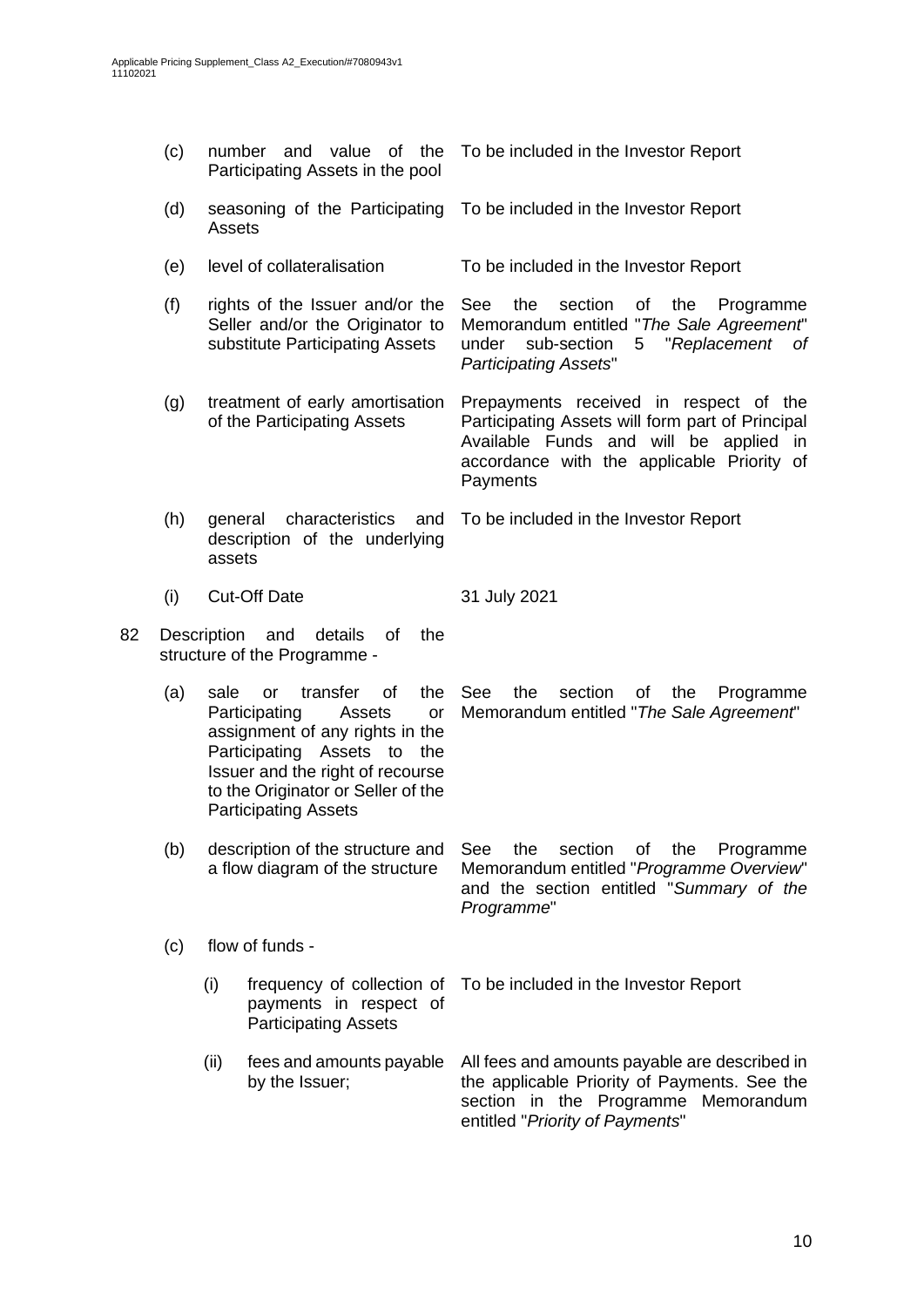- (iii) Priority of Payments made by the Issuer See the section in the Programme Memorandum entitled "*Priority of Payments*"
- (iv) any other arrangements upon which payments of interest and principal to Noteholders are dependent Not applicable
- (v) potential material liquidity shortfalls and plans to cover shortfalls The Issuer benefits from the Liquidity Reserve and Redraw Reserve. See the section in the Programme Memorandum entitled "*Structural Features*" under sub-sections 3.2 "*Liquidity*
- (d) accumulation of surpluses in See section of the Programme Memorandum the Issuer and investment criteria for the investment of any liquidity surpluses
- (e) interest held in the Class A2 Notes by the Originator
- (f) name, address, description, and significant business activities of the -
	- (i) Originator See the section in the Programme Memorandum entitled "*The Originator and the Servicer*" and the section entitled "*Corporate Information*"

time at the Originator's sole discretion

*Reserve*" and 3.4 "*Redraw Reserve*"

section 1 "*Cash Management*"

entitled "*Structural Features*" under sub-

ZAR165,000,000 at the Issue Date which interest may be sold to another party at any

- (ii) Sellers See the section in the Programme Memorandum entitled "*The Sale Agreement*" and the section entitled "*Summary of the Programme*"
- (iii) Servicer and summary of Servicer's responsibilities and appointment removal of Servicer See the section in the Programme Memorandum entitled "*The Originator and the Servicer*" and the section entitled "*Corporate Information*"

REPORT OF THE INDEPENDENT AUDITORS - SEE APPENDIX "A"

POOL DATA – SEE APPENDIX "B"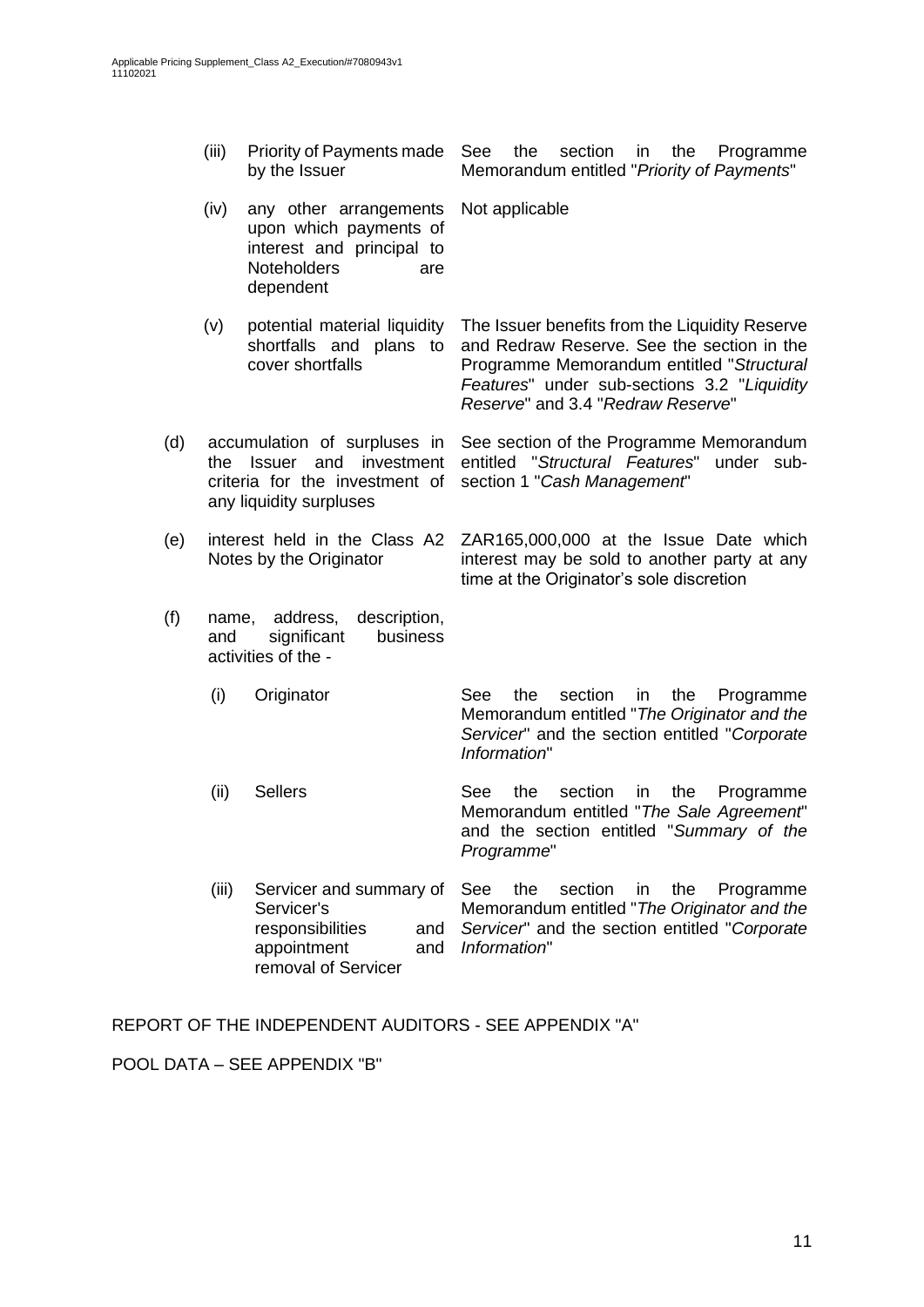Application is hereby made to list this Tranche of the Notes pursuant to the Fox Street 3 (RF) Limited Residential Mortgage Backed Securities Programme.

# **FOX STREET 3 (RF) LIMITED** (Issuer)

| By:   | Director, duly authorised | By:   | Director, duly authorised |
|-------|---------------------------|-------|---------------------------|
| Name: | David Peter Towers        | Name: | Kurt Wade van Staden      |
| Date: | 11 October 2021           | Date: | 11 October 2021           |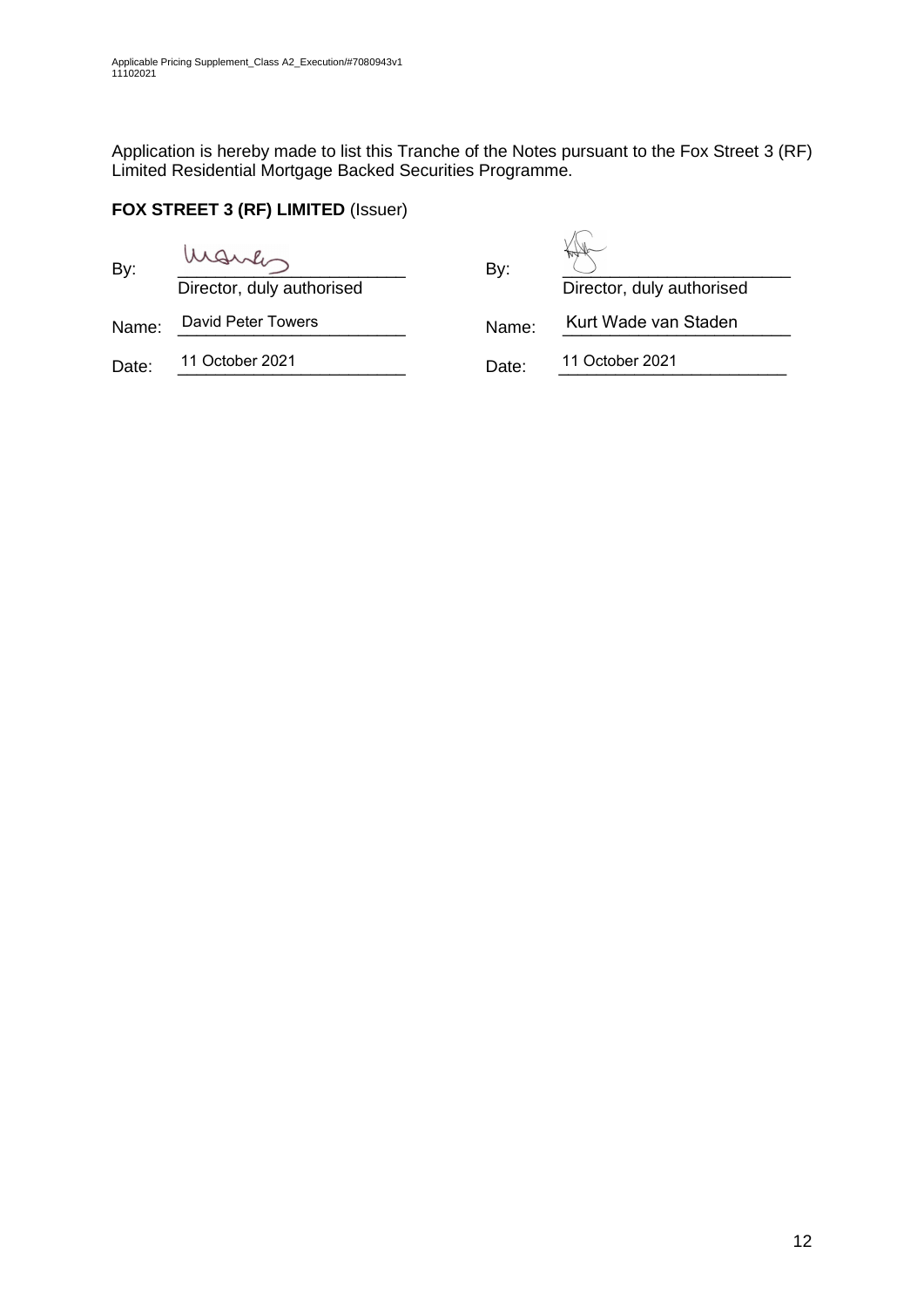**APPENDIX "A"**

# **REPORT OF THE INDEPENDENT AUDITOR OF THE ISSUER**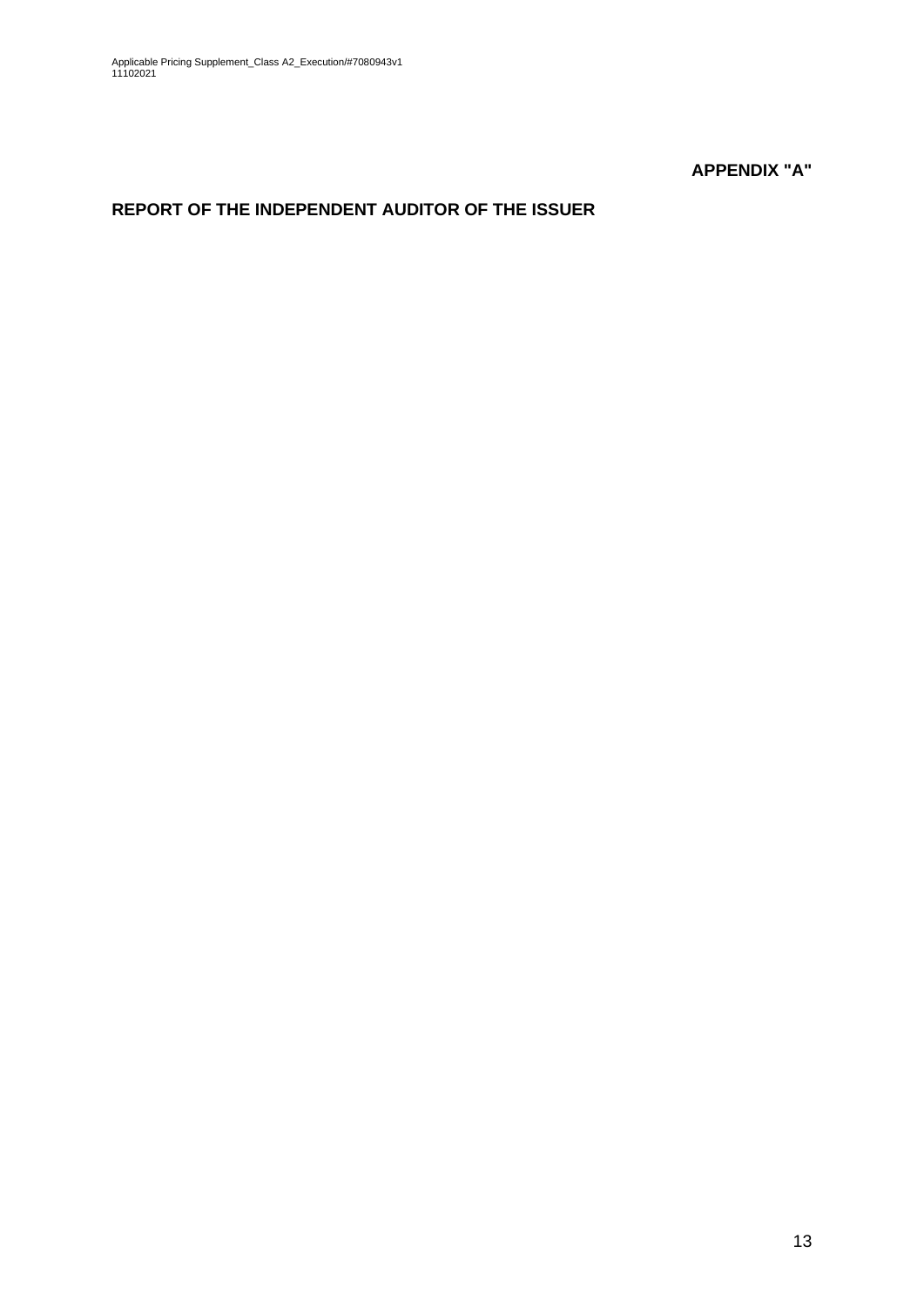## **APPENDIX "B"**

## **POOL DATA**

#### **Programme Information**

| Transaction type:                   | Traditional cashflow securitisation                             |  |  |  |  |  |
|-------------------------------------|-----------------------------------------------------------------|--|--|--|--|--|
| Single issue or Programme:          | Programme                                                       |  |  |  |  |  |
| Revolving or static securitisation: | <b>Static</b>                                                   |  |  |  |  |  |
| Inception date:                     | 5 October 2021                                                  |  |  |  |  |  |
| Originator:                         | Investec Bank Limited                                           |  |  |  |  |  |
| Servicer:                           | Investec Bank Limited                                           |  |  |  |  |  |
| Administrator:                      | Investec Bank Limited                                           |  |  |  |  |  |
| Back-up or Standby Servicer:        | Only applicable if Servicer related trigger is breached         |  |  |  |  |  |
| Maximum Programme Size:             | ZAR3,000,000,000                                                |  |  |  |  |  |
| <b>Reporting Period:</b>            | Quarterly                                                       |  |  |  |  |  |
| Rating Agency:                      | Limited<br>Credit<br>Rating<br>Proprietary<br>Global<br>Company |  |  |  |  |  |
|                                     | (registration number 1995/005001/07)                            |  |  |  |  |  |
| Credit rating of Programme:         | Not applicable. Only the Notes will be rated                    |  |  |  |  |  |
| Contact person:                     | Investec: Head of DCM Ops                                       |  |  |  |  |  |
|                                     | Email: DCMOps@investec.co.za                                    |  |  |  |  |  |

## **Asset Data (as at 31 July 2021)**

| Type of underlying assets:         | Residential loans originated by the Originator |
|------------------------------------|------------------------------------------------|
| Initial number of assets:          | 1036                                           |
| Initial value of assets:           | ZAR1,062,434,540.61                            |
| Number of assets outstanding:      | 1036                                           |
| Total value of assets outstanding: | ZAR1,062,434,540.61                            |
| WA time to maturity:               | $12.12$ years                                  |
| Average time to maturity:          | $10.30$ years                                  |
| Maximum maturity:                  | 24.75 years                                    |
| Weighted average interest rate:    | Prime Rate minus 1.20%                         |
| Largest asset value:               | ZAR5,766,733.88                                |
| Average asset value:               | ZAR1,025,515.97                                |
| WA committed loan to value:        | 63.65%                                         |
| WA current loan to value:          | 55.76%                                         |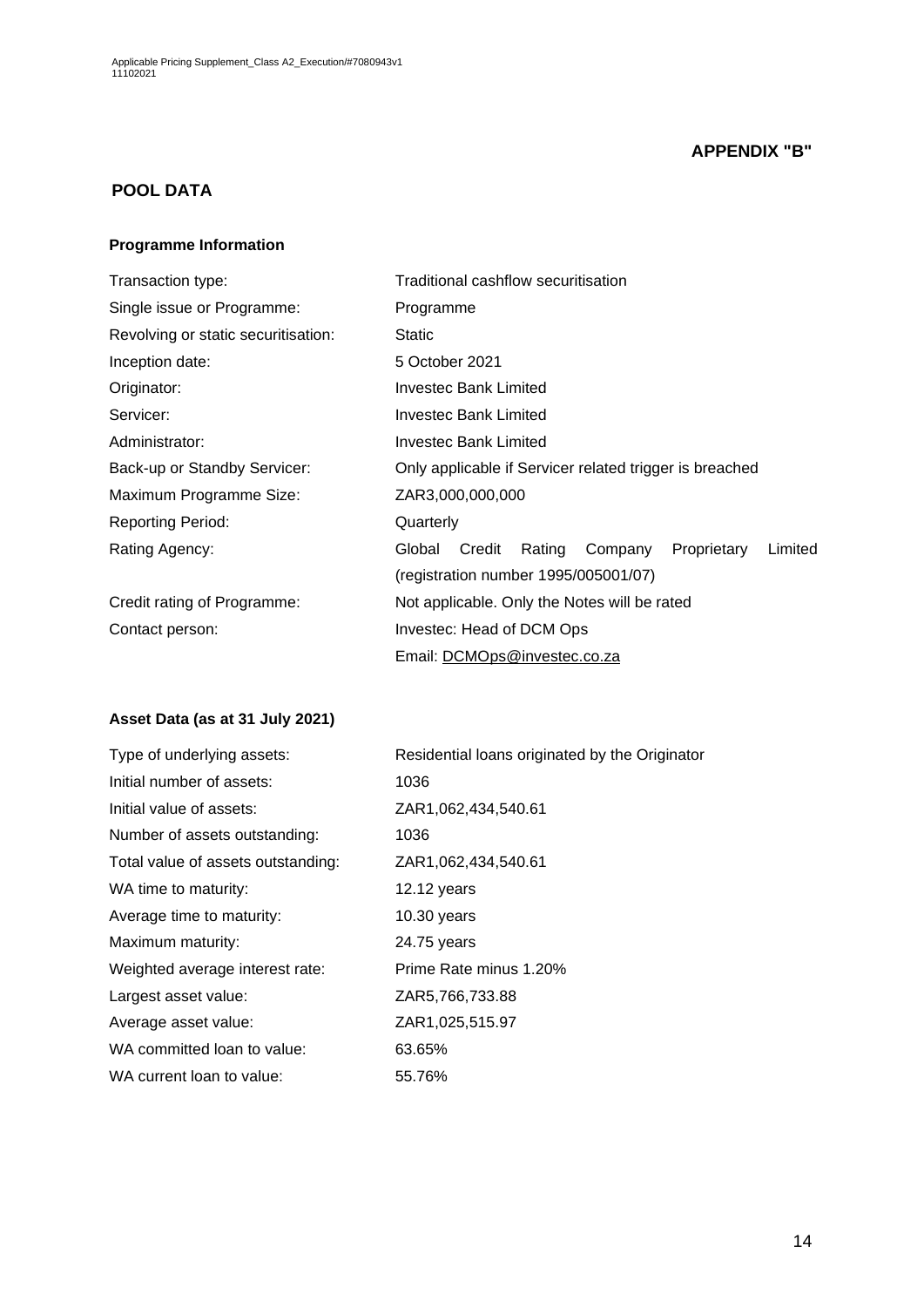# **Assets Stratification Table (as at 31 July 2021)**

| > =       | ≺         | <b>Aggregate Amount</b> | <b>Portfolio</b>        | Loans        | <b>Portfolio</b>        |
|-----------|-----------|-------------------------|-------------------------|--------------|-------------------------|
| ZAR       | ZAR       | ZAR                     | $\mathbf{0}/\mathbf{0}$ | <b>Count</b> | $\mathbf{0}/\mathbf{0}$ |
| < 0       |           | 466,570                 | $-0.04%$                | 8            | 0.77%                   |
| 0         | 500,000   | 64,922,538              | 6.11%                   | 360          | 34.75%                  |
| 500,000   | 1,000,000 | 179,425,591             | 16.89%                  | 242          | 23.36%                  |
| 1,000,000 | 1,500,000 | 204,192,845             | 19.22%                  | 166          | 16.02%                  |
| 1,500,000 | 2,000,000 | 198,268,029             | 18.66%                  | 115          | 11.10%                  |
| 2,000,000 | 2,500,000 | 144,410,077             | 13.59%                  | 65           | 6.27%                   |
| 2,500,000 | 3,000,000 | 95,698,174              | 9.01%                   | 35           | 3.38%                   |
| 3,000,000 | 3,500,000 | 54,510,432              | 5.13%                   | 17           | 1.64%                   |
| 3,500,000 | 4,000,000 | 29,141,454              | 2.74%                   | 8            | 0.77%                   |
| 4,000,000 | 5,000,000 | 65,854,795              | 6.20%                   | 15           | 1.45%                   |
| 5,000,000 | 6,000,000 | 26,477,175              | 2.49%                   | 5            | 0.48%                   |
|           |           | 1,062,434,541           | 100.00%                 | 1036         | 100.00%                 |

#### **Current Principal Balance**

#### **Current Loan-to-Value**

| > =           | ⋖                       | <b>Aggregate Amount</b> | <b>Portfolio</b> | <b>Loans</b> | <b>Portfolio</b>        |
|---------------|-------------------------|-------------------------|------------------|--------------|-------------------------|
| $\frac{0}{0}$ | $\mathbf{0}/\mathbf{0}$ | ZAR                     | $\frac{0}{0}$    | <b>Count</b> | $\mathbf{0}/\mathbf{0}$ |
| 0%            | 10%                     | 14,330,626              | 1.35%            | 215          | 20.75%                  |
| 10%           | 20%                     | 46,776,031              | 4.40%            | 91           | 8.78%                   |
| 20%           | <b>30%</b>              | 69,619,924              | 6.55%            | 100          | 9.65%                   |
| 30%           | 40%                     | 116,681,370             | 10.98%           | 118          | 11.39%                  |
| 40%           | 50%                     | 164,082,196             | 15.44%           | 124          | 11.97%                  |
| 50%           | 60%                     | 150,800,606             | 14.19%           | 102          | 9.85%                   |
| 60%           | 70%                     | 211,800,669             | 19.94%           | 127          | 12.26%                  |
| 70%           | 80%                     | 159,586,358             | 15.02%           | 95           | 9.17%                   |
| 80%           | 90%                     | 91,677,854              | 8.63%            | 47           | 4.54%                   |
| 90%           | 100%                    | 33,945,636              | 3.20%            | 16           | 1.54%                   |
| 100%          | 102%                    | 3,133,272               | 0.29%            |              | 0.10%                   |
| 102%          |                         |                         | 0.00%            | 0            | 0.00%                   |
|               |                         | 1,062,434,541           | 100.00%          | 1036         | 100.00%                 |

#### **Owner Occupancy Status**

| <b>Occupancy Status</b> | <b>Aggregate Amount</b> | <b>Portfolio</b> | Loans        | <b>Portfolio</b> |
|-------------------------|-------------------------|------------------|--------------|------------------|
|                         | ZAR                     | $\frac{0}{0}$    | <b>Count</b> | $\frac{0}{0}$    |
| <b>Owner Occupied</b>   | 771,517,539             | 72.62%           | 657          | 63.42%           |
| Non-Owner Occupied      | 290.917.002             | $27.38\%$        | 379          | 36.58%           |
|                         | 1,062,434,541           | 100.00%          | 1036         | 100.00%          |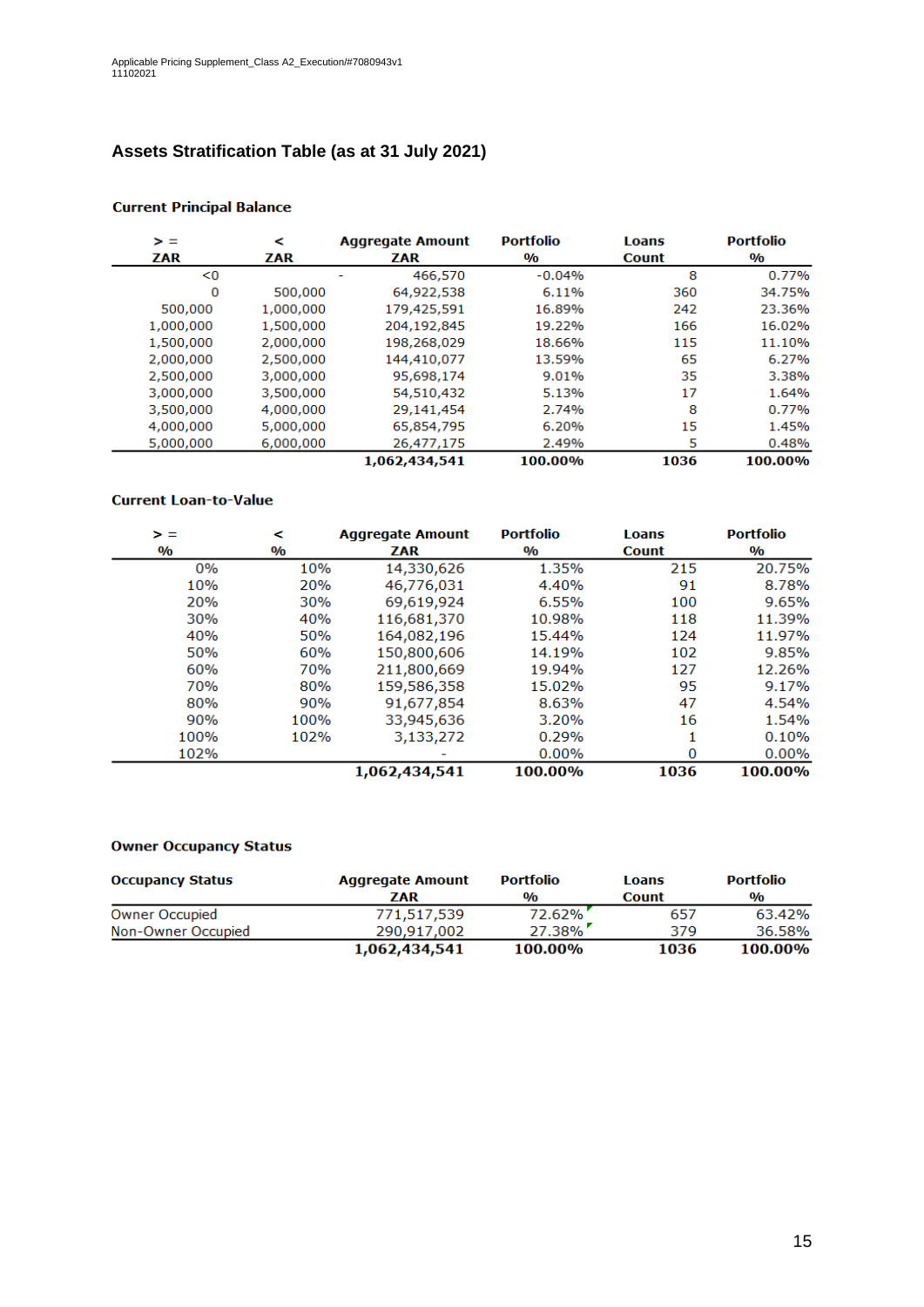| > =           | <             | <b>Aggregate Amount</b> |               | <b>Loans</b> | <b>Portfolio</b> |
|---------------|---------------|-------------------------|---------------|--------------|------------------|
| $\frac{0}{0}$ | $\frac{0}{0}$ | ZAR                     | $\frac{0}{0}$ | <b>Count</b> | $\frac{0}{0}$    |
| 0%            | 10%           | 6,512,690               | 0.61%         | 10           | 0.97%            |
| 10%           | 20%           | 14,064,505              | 1.32%         | 13           | 1.25%            |
| 20%           | 30%           | 11,531,271              | 1.09%         | 11           | 1.06%            |
| 30%           | 40%           | 20,661,209              | 1.94%         | 30           | 2.90%            |
| 40%           | 50%           | 52,835,305              | 4.97%         | 53           | 5.12%            |
| 50%           | 60%           | 83,414,466              | 7.85%         | 76           | 7.34%            |
| 60%           | 70%           | 131,626,710             | 12.39%        | 114          | 11.00%           |
| 70%           | 80%           | 176,330,115             | 16.60%        | 146          | 14.09%           |
| 80%           | 90%           | 207,477,322             | 19.53%        | 198          | 19.11%           |
| 90%           | 100%          | 155,046,223             | 14.59%        | 159          | 15.35%           |
| 100%          | 102%          | 200,753,466             | 18.90%        | 225          | 21.72%           |
| 102%          |               | 2,181,259               | 0.21%         |              | 0.10%            |
|               |               | 1,062,434,541           | 100.00%       | 1036         | 100.00%          |

### **Original Loan-to-Value**

### **Loan Seasoning (in Months)**

| > =<br><b>Months</b> | ≺<br><b>Months</b> | <b>Aggregate Amount</b><br>ZAR | <b>Portfolio</b><br>$\mathbf{O}/\mathbf{O}$ | <b>Loans</b><br><b>Count</b> | <b>Portfolio</b><br>$\mathbf{0}/\mathbf{0}$ |
|----------------------|--------------------|--------------------------------|---------------------------------------------|------------------------------|---------------------------------------------|
| 0                    | 24                 | 8,460,939                      | 0.80%                                       | 3                            | 0.29%                                       |
| 24                   | 36                 | 8,243,063                      | 0.78%                                       | 3                            | 0.29%                                       |
| 36                   | 48                 | 7,569,359                      | 0.71%                                       | 3                            | 0.29%                                       |
| 48                   | 60                 | 8,083,226                      | 0.76%                                       | 2                            | 0.19%                                       |
| 60                   | 80                 | 17,491,379                     | 1.65%                                       | 6                            | 0.58%                                       |
| 80                   | 100                | 275,793,317                    | 25.96%                                      | 226                          | 21.81%                                      |
| 100                  | 120                | 318,651,823                    | 29.99%                                      | 276                          | 26.64%                                      |
| 120                  | 140                | 171,337,569                    | 16.13%                                      | 162                          | 15.64%                                      |
| 140                  | 160                | 82,185,785                     | 7.74%                                       | 96                           | 9.27%                                       |
| 160                  | 180                | 99,241,755                     | 9.34%                                       | 154                          | 14.86%                                      |
| 180                  | 240                | 65,002,248                     | 6.12%                                       | 103                          | 9.94%                                       |
| 240                  |                    | 374,079                        | 0.04%                                       |                              | 0.19%                                       |
|                      |                    | 1,062,434,541                  | 99.96%                                      | 1036                         | 100.00%                                     |

#### **Loan Remaining Maturity (in Months)**

| > =           | ≺             | <b>Aggregate Amount</b> | <b>Portfolio</b>        | <b>Loans</b> | <b>Portfolio</b>        |
|---------------|---------------|-------------------------|-------------------------|--------------|-------------------------|
| <b>Months</b> | <b>Months</b> | ZAR                     | $\mathbf{0}/\mathbf{0}$ | <b>Count</b> | $\mathbf{0}/\mathbf{0}$ |
| 0             | 24            | 1,484,134               | 0.14%                   | 10           | 0.97%                   |
| 24            | 36            | 1,701,845               | 0.16%                   | 6            | 0.58%                   |
| 36            | 48            | 3,734,674               | 0.35%                   | 18           | 1.74%                   |
| 48            | 60            | 14,070,089              | 1.32%                   | 39           | 3.76%                   |
| 60            | 80            | 70,037,241              | 6.59%                   | 137          | 13.22%                  |
| 80            | 100           | 47,302,101              | 4.45%                   | 76           | 7.34%                   |
| 100           | 120           | 122,462,143             | 11.53%                  | 141          | 13.61%                  |
| 120           | 140           | 224,692,340             | 21.15%                  | 228          | 22.01%                  |
| 140           | 160           | 256,445,777             | 24.14%                  | 234          | 22.59%                  |
| 160           | 180           | 76,598,466              | 7.21%                   | 42           | 4.05%                   |
| 180           | 240           | 239,831,640             | 22.57%                  | 103          | 9.94%                   |
| 240           |               | 4,074,091               | 0.38%                   | 2            | 0.19%                   |
|               |               | 1,062,434,541           | 100.00%                 | 1036         | 100.00%                 |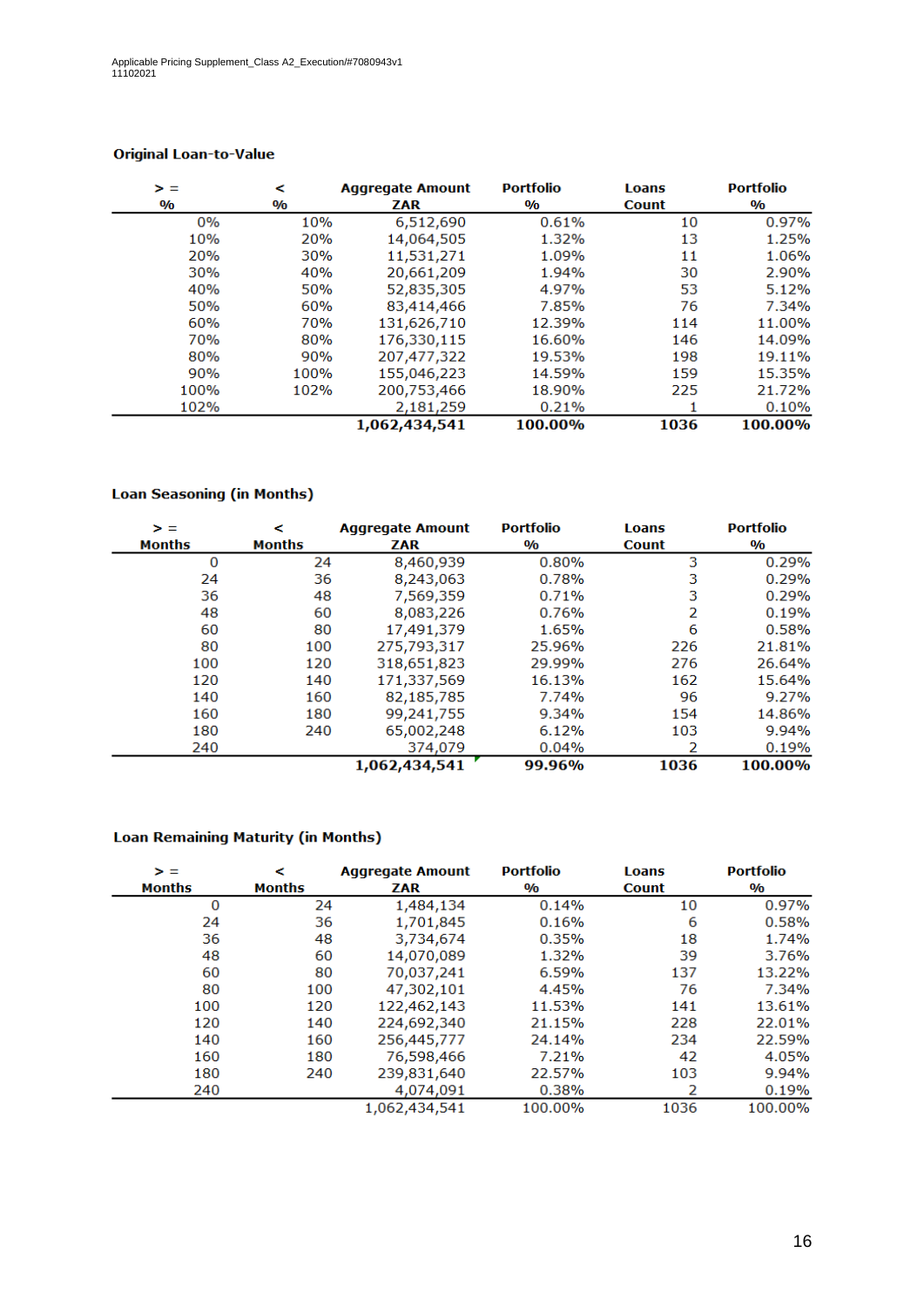#### **Employment Status**

| <b>Employment Status</b> | <b>Aggregate Amount</b> | <b>Portfolio</b> | Loans        | <b>Portfolio</b> |
|--------------------------|-------------------------|------------------|--------------|------------------|
|                          | ZAR                     | $\frac{0}{0}$    | <b>Count</b> | $\frac{0}{0}$    |
| Employed                 | 915,661,662             | 86.19%           | 895          | 86.39%           |
| Self-Empoyed or Other    | 146,772,879             | $13.81\%$        | 141          | 13.61%           |
|                          | 1,062,434,541           | 100.00%          | 1036         | 100.00%          |

#### Loan Margin (Discount to the Prime Rate)

| > =                     | ≺                       | <b>Aggregate Amount</b> | <b>Portfolio</b>        | <b>Loans</b> | <b>Portfolio</b> |
|-------------------------|-------------------------|-------------------------|-------------------------|--------------|------------------|
| $\mathbf{0}/\mathbf{0}$ | $\mathbf{0}/\mathbf{0}$ | ZAR                     | $\mathbf{0}/\mathbf{0}$ | <b>Count</b> | $\frac{0}{0}$    |
| $-0.25%$                | $-2.00\%$               | 9,737,211               | 0.92%                   | 20           | 1.93%            |
| $-2.00%$                | $-1.75%$                | 81,352,327              | 7.66%                   | 184          | 17.76%           |
| $-1.75%$                | $-1.50%$                | 97,768,608              | 9.20%                   | 114          | 11.00%           |
| $-1.50%$                | $-1.25%$                | 172,537,718             | 16.24%                  | 189          | 18.24%           |
| $-1.25%$                | $-1.00%$                | 217,525,893             | 20.47%                  | 171          | 16.51%           |
| $-1.00%$                | $-0.75%$                | 341,368,314             | 32.13%                  | 237          | 22.88%           |
| $-0.75%$                | $-0.50%$                | 94,333,223              | 8.88%                   | 75           | 7.24%            |
| $-0.50%$                | $-0.25%$                | 43,106,199              | 4.06%                   | 40           | 3.86%            |
| $-0.25%$                | $0.00\%$                | 1,627,586               | 0.15%                   | 3            | 0.29%            |
| $0.00\%$                | 0.25%                   | 3,077,461               | 0.29%                   | 3            | 0.29%            |
| 0.25%                   | 0.50%                   |                         | $0.00\%$                | 0            | $0.00\%$         |
|                         |                         | 1,062,434,541           | 100.00%                 | 1036         | 80.31%           |

### **Geographical Distribution**

| <b>Province</b>      | <b>Portfolio</b><br><b>Aggregate Amount</b> |               | <b>Loans</b> | <b>Portfolio</b> |
|----------------------|---------------------------------------------|---------------|--------------|------------------|
|                      | <b>ZAR</b>                                  | $\frac{0}{0}$ | <b>Count</b> | $\frac{0}{0}$    |
| <b>GAUTENG</b>       | 544,857,363                                 | 51.28%        | 560          | 54.05%           |
| <b>WESTERN CAPE</b>  | 352,084,566                                 | 33.14%        | 317          | 30.60%           |
| <b>NORTHERN CAPE</b> | 2,015,033                                   | 0.19%         |              | 0.10%            |
| <b>NORTH WEST</b>    | 11,127,026                                  | 1.05%         | 14           | 1.35%            |
| <b>FREE STATE</b>    | 6,620,554                                   | 0.62%         | 4            | 0.39%            |
| <b>MPUMALANGA</b>    | 5,142,990                                   | 0.48%         |              | 0.68%            |
| KWAZULU-NATAL        | 105,586,582                                 | 9.94%         | 100          | 9.65%            |
| <b>LIMPOPO</b>       | 1,711,676                                   | 0.16%         |              | 0.10%            |
| <b>EASTERN CAPE</b>  | 33,288,751                                  | 3.13%         | 32           | 3.09%            |
|                      | 1,062,434,541                               | 100.00%       | 1036         | 100.00%          |

### **Liquidity Facility**

Not applicable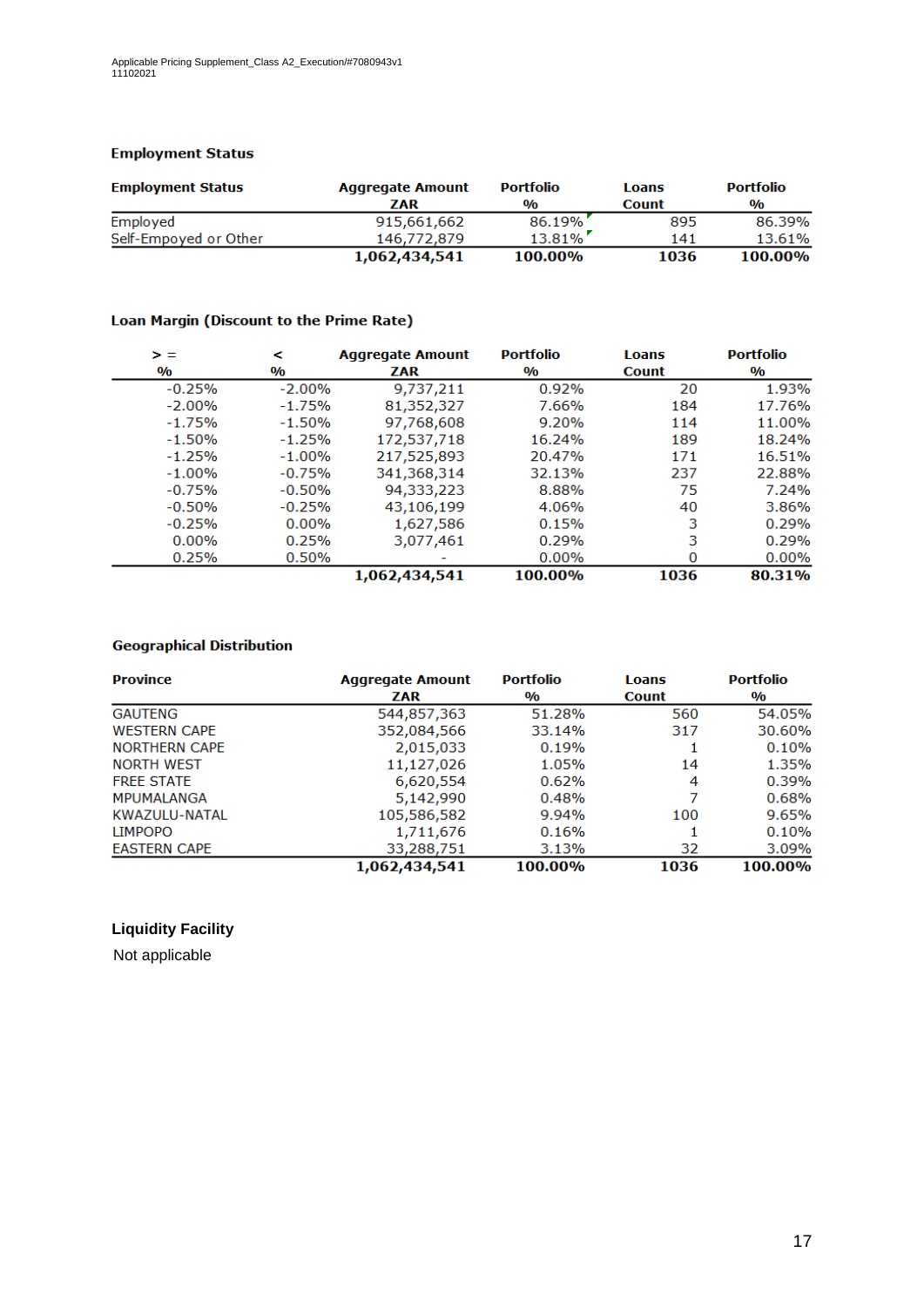| <b>Item</b>                            | <b>Class A1</b>      | <b>Class A2</b>      | <b>Class A3</b>                     | <b>Class A4</b>                     |
|----------------------------------------|----------------------|----------------------|-------------------------------------|-------------------------------------|
| JSE bond code                          | FST3A1               | FST3A2               | FST3A3                              | FST3A4                              |
| ISIN code                              | ZAG000180613         | ZAG000180621         | ZAG000180647                        | ZAG000180639                        |
| Currency                               | ZAR                  | <b>ZAR</b>           | <b>ZAR</b>                          | <b>ZAR</b>                          |
| Type of notes                          | <b>Floating Rate</b> | <b>Floating Rate</b> | <b>Floating Rate</b>                | <b>Floating Rate</b>                |
| <b>Rating Agency</b>                   | <b>GCR</b>           | <b>GCR</b>           | <b>GCR</b>                          | <b>GCR</b>                          |
| Expected<br>Long<br>term credit rating | Not applicable       | AAA(ZA)(sf)          | AAA(ZA)(sf)                         | AAA(ZA)(sf)                         |
| Expected Short<br>term credit rating   | $A1 + (ZA)(sf)$      | Not applicable       | Not applicable                      | Not applicable                      |
| Initial<br>nominal<br>amount           | ZAR 80,000,000       | ZAR 165,000,000      | ZAR 445,000,000                     | ZAR 260,000,000                     |
| Nominal amount<br>at reporting date    | Not applicable       | Not applicable       | Not applicable                      | Not applicable                      |
| Interest rate                          | Reference Rate +     | Reference Rate +     | Reference Rate +                    | Reference Rate +                    |
|                                        | 0.57% per annum      | 0.80% per annum      | 1.10% per annum                     | 1.25% per annum                     |
| Interest payment                       | Not applicable       | Not applicable       | Not applicable                      | Not applicable                      |
| Interest not paid                      | Not applicable       | Not applicable       | Not applicable                      | Not applicable                      |
| Scheduled<br><b>Maturity Date</b>      | Not applicable       | Not applicable       | Not applicable                      | Not applicable                      |
| Final<br>Redemption<br>Date            | 20 October 2022      | 20 October 2024      | 20 October 2031                     | 20 April 2049                       |
| Step-up<br>Rate<br>Margin              | Not applicable       | Not applicable       | Reference Rate +<br>1.25% per annum | Reference Rate +<br>1.55% per annum |
| Step-up Date                           | Not applicable       | Not applicable       | 20 October 2026                     | 20 October 2026                     |
| Credit<br>enhancement*                 | 15.9%                | 43.3%                | 90.1%                               | 107.5%                              |

At the Initial Issue Date expressed as percentage of the aggregate principal amount outstanding of all Notes.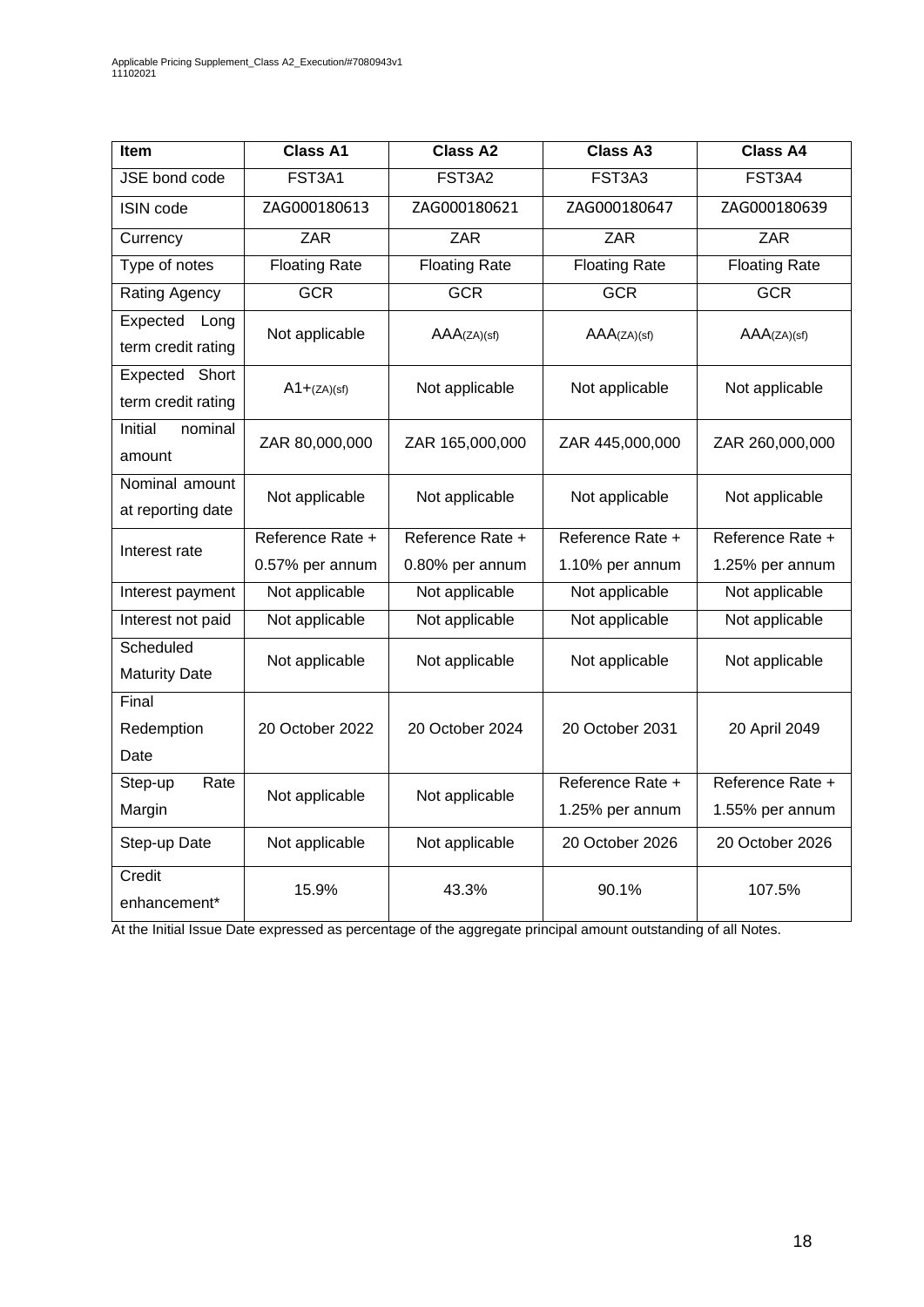# **Hedge Counterparty**

| Hedge Counterparty:                             | <b>Investec Bank Limited</b>                                                                                                                                                                                                |
|-------------------------------------------------|-----------------------------------------------------------------------------------------------------------------------------------------------------------------------------------------------------------------------------|
| Credit rating of hedge counterparty:            | AA(zA) by the Rating Agency                                                                                                                                                                                                 |
| Type of hedge provided:                         | Interest rate swap                                                                                                                                                                                                          |
| Exposure to SPV:                                | The potential M-t-M value of the swap plus any additional                                                                                                                                                                   |
|                                                 | amount, if required by the Rating Agency                                                                                                                                                                                    |
| <b>Credit Enhancement</b>                       |                                                                                                                                                                                                                             |
| Credit enhancement available:                   | Yes                                                                                                                                                                                                                         |
| Available to each noteholder:                   | The Subordinated Loan provides credit enhancement<br>to all Noteholders                                                                                                                                                     |
| Provider:                                       | Investec Bank Limited provides the Subordinated Loan<br>at the Issue Date which may be sold to another party at<br>any time at Investec Bank Limited's sole discretion and<br>subject to prevailing regulatory restrictions |
| Credit rating of provider:                      | AA(zA) by the Rating Agency.                                                                                                                                                                                                |
| Details of credit enhancement:                  | See the section of the Programme Memorandum Entitled                                                                                                                                                                        |
|                                                 | "STRUCTURAL FEATURES" under section 6 entitled                                                                                                                                                                              |
|                                                 | "Subordinated Loan Agreement"                                                                                                                                                                                               |
| Credit enhancement limit:                       | ZAR165,000,000.                                                                                                                                                                                                             |
| value<br>of<br>Current                          | credit ZAR151,228,899                                                                                                                                                                                                       |
| enhancement:                                    |                                                                                                                                                                                                                             |
| Credit enhancement committed and Not applicable |                                                                                                                                                                                                                             |
| not drawn:                                      |                                                                                                                                                                                                                             |
| <b>Other facilities</b>                         |                                                                                                                                                                                                                             |
| Provider:                                       | <b>Investec Bank Limited</b>                                                                                                                                                                                                |
| Credit rating of provider:                      | AA(zA) by the Rating Agency                                                                                                                                                                                                 |
| Type and purpose of facility:                   | Warehouse Facility. See the section of the Programme                                                                                                                                                                        |
|                                                 | Memorandum Entitled "STRUCTURAL FEATURES"                                                                                                                                                                                   |
|                                                 | under section 7 entitled "Warehouse Facility"                                                                                                                                                                               |